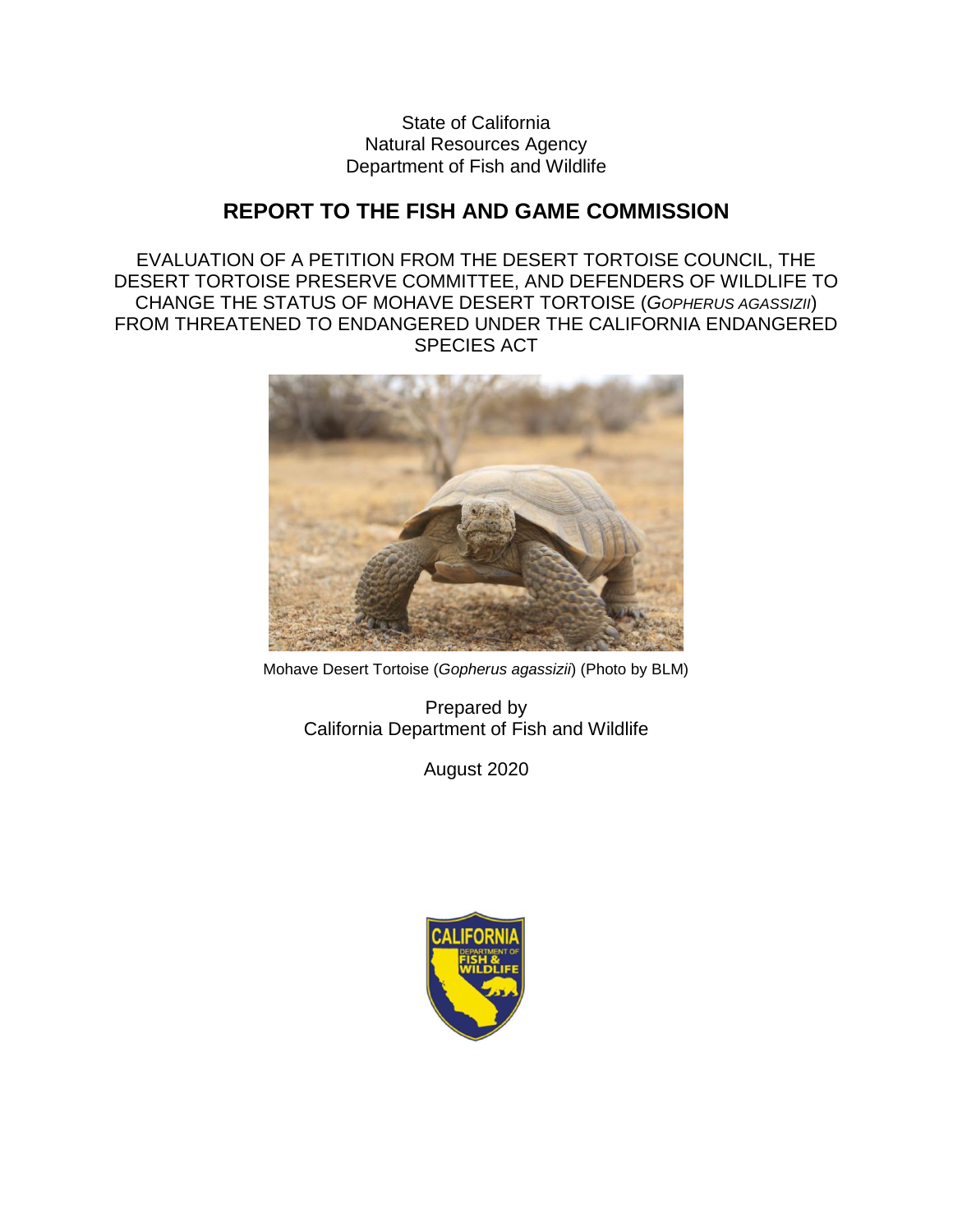# **TABLE OF CONTENTS**

| SUFFICIENCY OF SCIENTIFIC INFORMATION TO INDICATE THE PETITIONED |  |
|------------------------------------------------------------------|--|
| ACTION FOR MOHAVE DESERT TORTOISE MAY BE WARRANTED  10           |  |
|                                                                  |  |
|                                                                  |  |
|                                                                  |  |
|                                                                  |  |
|                                                                  |  |
|                                                                  |  |
|                                                                  |  |
|                                                                  |  |
|                                                                  |  |
|                                                                  |  |
|                                                                  |  |
|                                                                  |  |
|                                                                  |  |

## **LIST OF FIGURES**

- Figure 1. Distribution of Agassiz's or Mohave desert tortoise and Morafka's or Sonoran desert tortoise
- Figure 2. Range and distribution of Mohave desert tortoise
- Figure 3. Mohave desert tortoise Recovery Units and Critical Habitat Units
- Figure 4. Distribution of desert tortoise records from Grinnell and Camp (1917)
- Figure 5. Distribution of desert tortoises from Patterson (1981)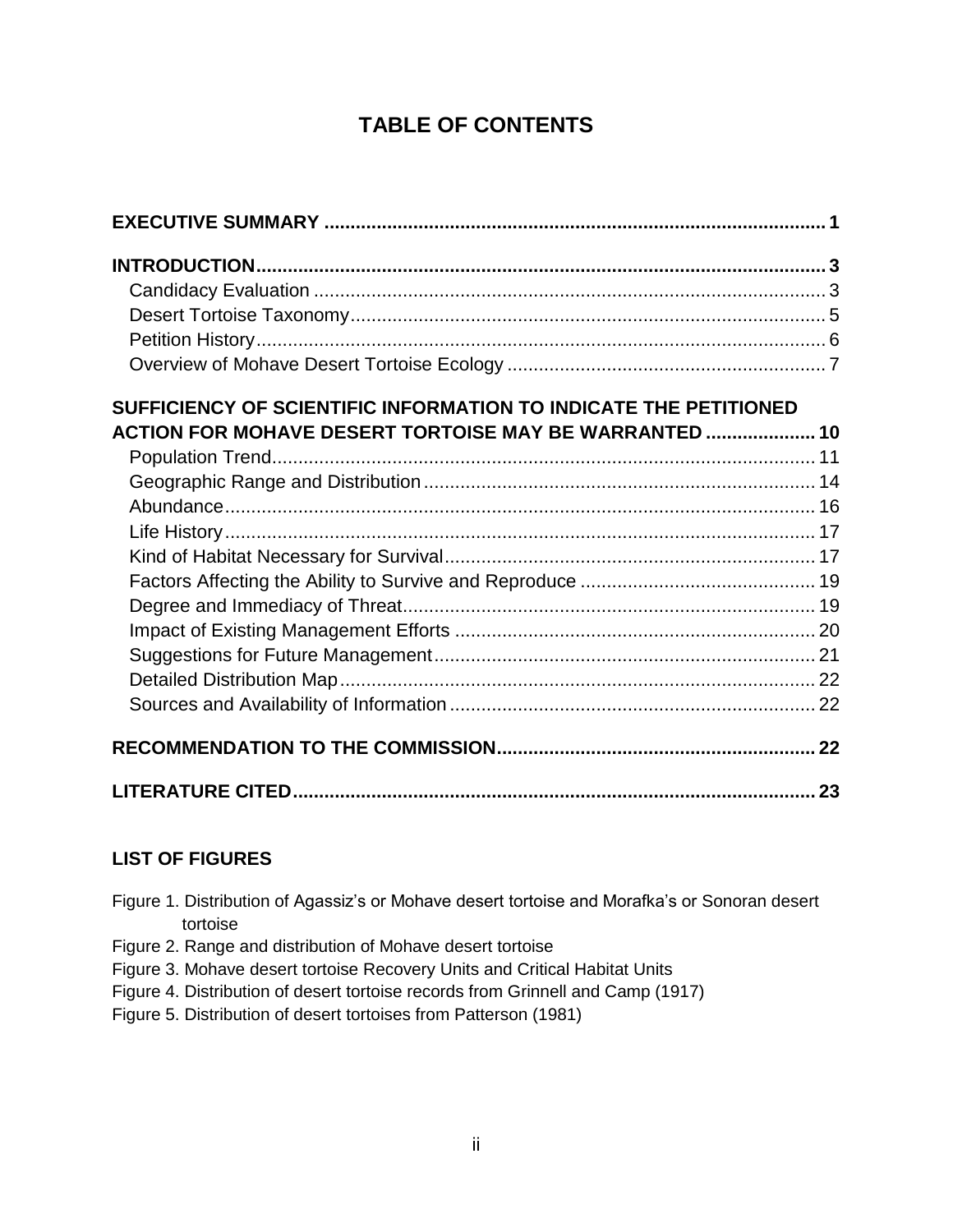# <span id="page-2-0"></span>**EXECUTIVE SUMMARY**

Defenders of Wildlife, the Desert Tortoise Council, and the Desert Tortoise Preserve Committee (Petitioners) submitted a petition (Petition) to the Fish and Game Commission (Commission) to change the status of Mohave desert tortoise (*Gopherus agassizii*) from threatened to endangered under the California Endangered Species Act (CESA).

The Commission referred the Petition to the Department of Fish and Wildlife (Department) in accordance with Fish and Game Code Section 2073 (Cal. Reg. Notice Register 2020, No. 18-Z, p. 693). Pursuant to Fish and Game Code section 2073.5 and California Code of Regulations, title 14, section 670.1, the Department prepared this evaluation report (Petition Evaluation) of the Petition. The purpose of the Petition Evaluation is to assess the scientific information discussed and cited in the Petition in relation to other relevant and available scientific information possessed or received by the Department during the evaluation period and to recommend to the Commission whether the scientific information in the Petition is sufficient under the criteria prescribed by CESA to accept and consider the Petition to list Mohave desert tortoise as endangered.

After reviewing the Petition and other relevant information, the Department determined the Petition meets the requirement in Fish and Game Code section 2072.3 that it include sufficient scientific information to indicate the petitioned action may be warranted. Specifically, the Department determined:

- *Population Trend*. The information in the Petition is sufficient to indicate the Mohave desert tortoise population in California has declined substantially from historical levels and has continued to trend downward since the species was listed as a threatened species by the Commission in 1989.
- *Range and Distribution*. Information in the Petition and otherwise available to the Department indicates the geographic range of the Mohave desert tortoise in California has not substantially changed since the early 1900s; however, some changes in its distribution within the range have occurred in recent years.
- *Abundance*. The Petition provides sufficient information to indicate substantial reductions in Mohave desert tortoise abundance have occurred in large areas of their range, and that the abundance has continued to decline since the species was listed as threatened in California in 1989.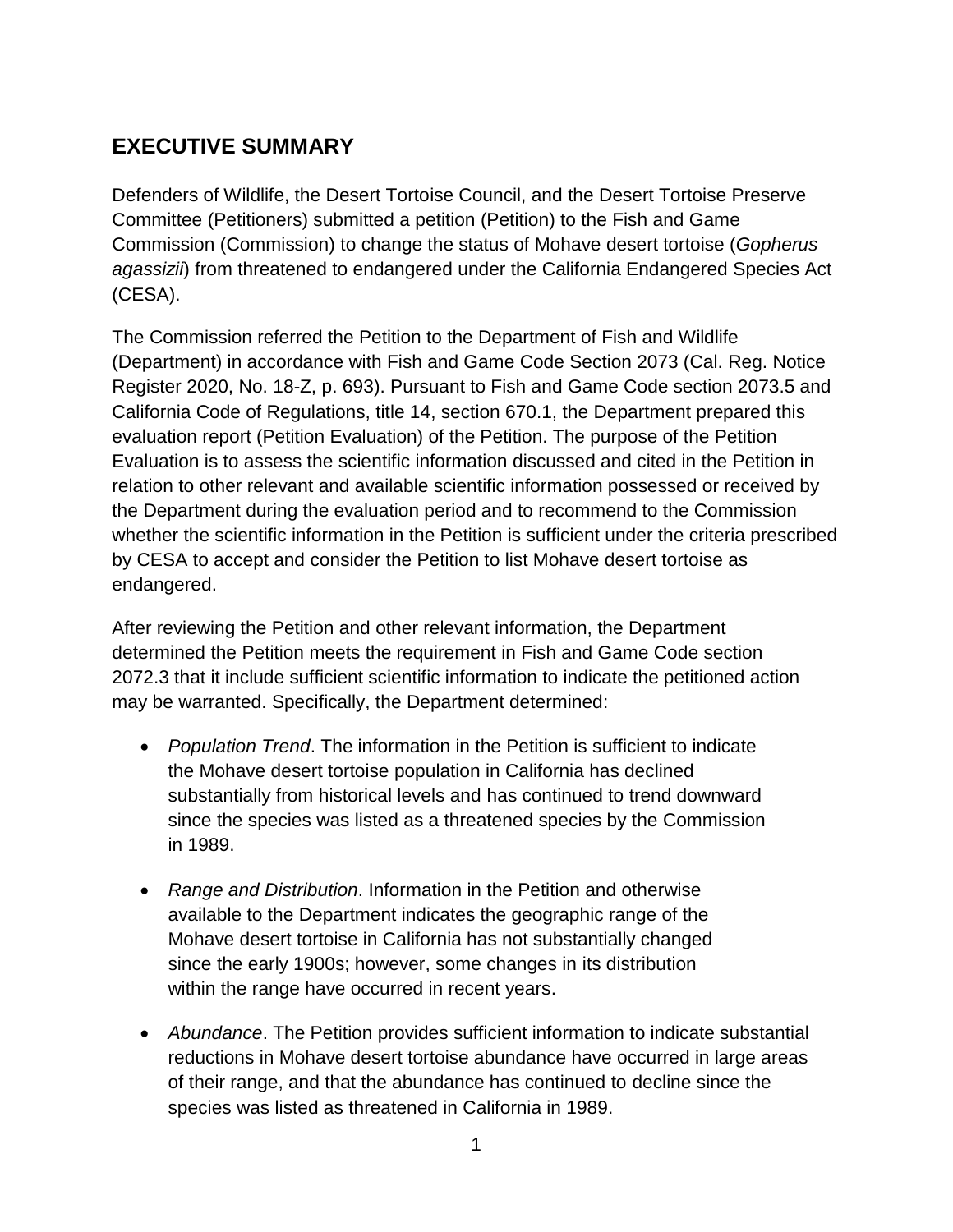- *Life History*. The Petition provides sufficient information on the life history of the Mohave desert tortoise.
- *Kind of Habitat Necessary for Survival*. The Petition presents sufficient information on Mohave desert tortoise habitat requirements.
- *Factors Affecting the Ability to Survive and Reproduce*. The Petition presents a list of the factors that affect the survival and reproduction of the Mohave desert tortoise, including land uses (ranching, mining, agriculture, urbanization, military operations, transportation networks, recreation, and utility corridors), weather impacts (storms, drought, availability of natural water), predation from artificially high predator populations, and factors associated with climate change.
- *Degree and Immediacy of Threat*. The Petition describes the degree and immediacy of threats to the continued existence of Mohave desert tortoise in California.
- *Impact of Existing Management Efforts*. The Petition describes land ownership and includes a cursory discussion of land management practices by ownership within designated Mohave desert tortoise Critical Habitat Units. However, it does not provide similar information for the species' entire range in California which encompasses an area far greater than the Critical Habitat Units. Nonetheless, the Petition provided sufficient information on the general patterns of land ownership and land management practices in the species' range.
- *Suggestions for Future Management*. The Petition includes potential monitoring suggestions, management actions, and additional protective measures that would benefit Mohave desert populations.
- *A Detailed Distribution Map*. The Petition provides internet links to three distribution maps for Mohave desert tortoise in California.
- *Availability and Sources of Information*. Numerous scientific references were cited in the Petition and listed in Petition Attachment 4 – Literature Cited.

In completing its Petition Evaluation, the Department has determined the Petition provides sufficient scientific information to indicate that the petitioned action to change the status of the Mohave Desert Tortoise from threatened to endangered may be warranted. Therefore, the Department recommends the Commission accept the Petition for further consideration under CESA.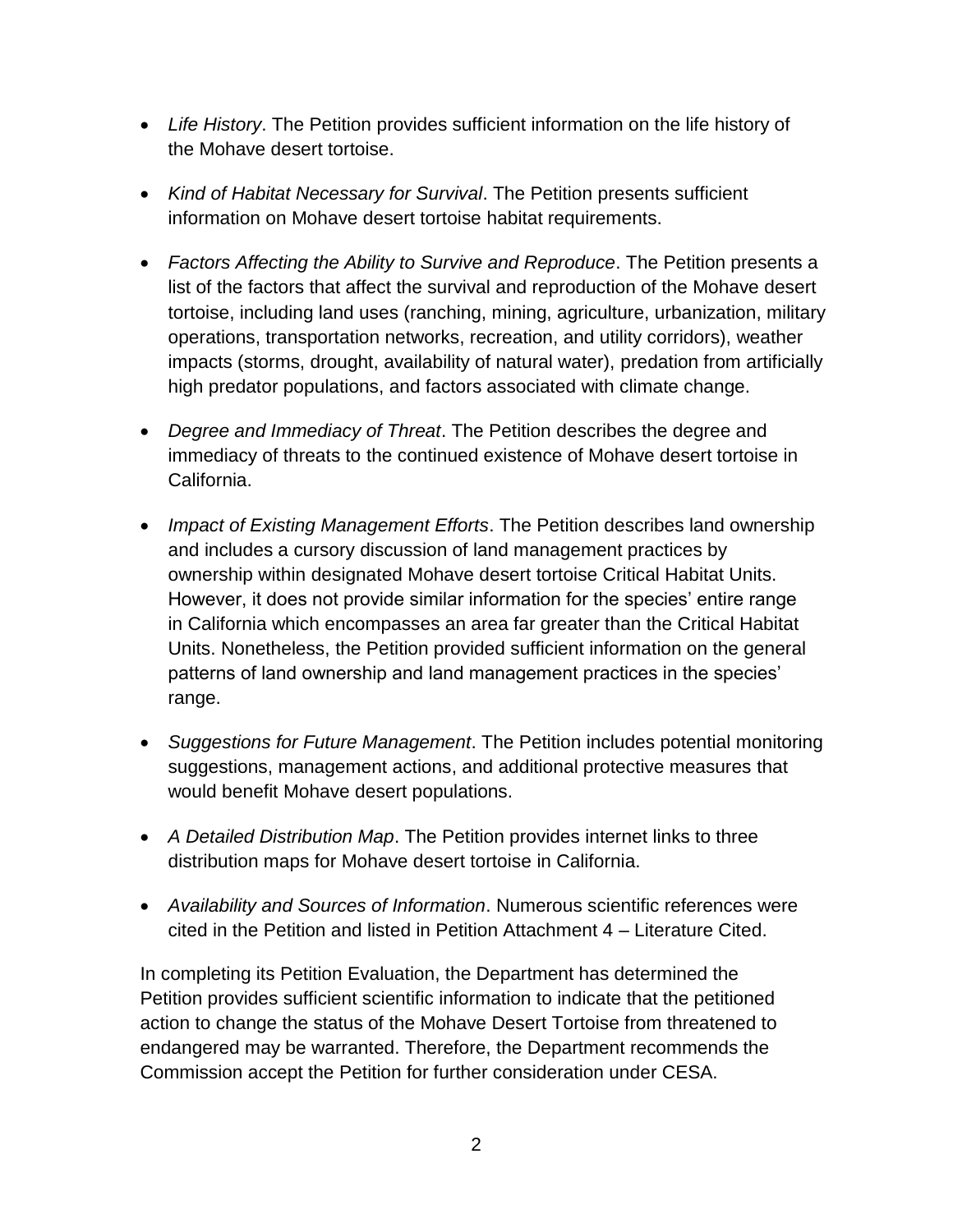## <span id="page-4-0"></span>**INTRODUCTION**

## <span id="page-4-1"></span>**Candidacy Evaluation**

The Commission has the authority to list certain "species" or "subspecies" as threatened or endangered under CESA. (Fish & G. Code, §§ 2062, 2067, and 2070.) The listing process is the same for species and subspecies. (Fish & G. Code, §§ 2070-2079.1.)

CESA sets forth a two-step process for listing a species as threatened or endangered. First, the Commission determines whether to designate a species as a candidate for listing by evaluating whether the petition provides "sufficient information to indicate that the petitioned action may be warranted." (Fish & G. Code, § 2074.2, subd. (e)(2).) If the petition is accepted for consideration, the second step requires the Department to produce, within 12 months of the Commission's acceptance of the petition, a peer reviewed report based upon the best scientific information available that indicates whether the petitioned action is warranted. (Fish & G. Code, § 2074.6.) Finally, the Commission, based on that report and other information in the administrative record, determines whether the petitioned action to list the species as threatened or endangered is warranted. (Fish & G. Code, § 2075.5.)

A petition to list a species under CESA must include "information regarding the population trend, range, distribution, abundance, and life history of a species, the factors affecting the ability of the population to survive and reproduce, the degree and immediacy of the threat, the impact of existing management efforts, suggestions for future management, and the availability and sources of information. The petition shall also include information regarding the kind of habitat necessary for species survival, a detailed distribution map, and any other factors that the petitioner deems relevant." (Fish & G. Code, § 2072.3; see also Cal. Code Regs., tit. 14, § 670.1, subd. (d)(1).) The range of a species for the Department's petition evaluation and recommendation is the species' California range. (*Cal. Forestry Assn. v. Cal. Fish and Game Com.* (2007) 156 Cal.App.4th 1535, 1551.)

Within 10 days of receipt of a petition, the Commission must refer the petition to the Department for evaluation. (Fish & G. Code, § 2073.) The Commission must also publish notice of receipt of the petition in the California Regulatory Notice Register. (Fish & G. Code, § 2073.3.) Within 90 days of receipt of the petition (or 120 days if the Commission grants an extension), the Department must evaluate the petition on its face and in relation to other relevant information and submit to the Commission a written evaluation report with one of the following recommendations: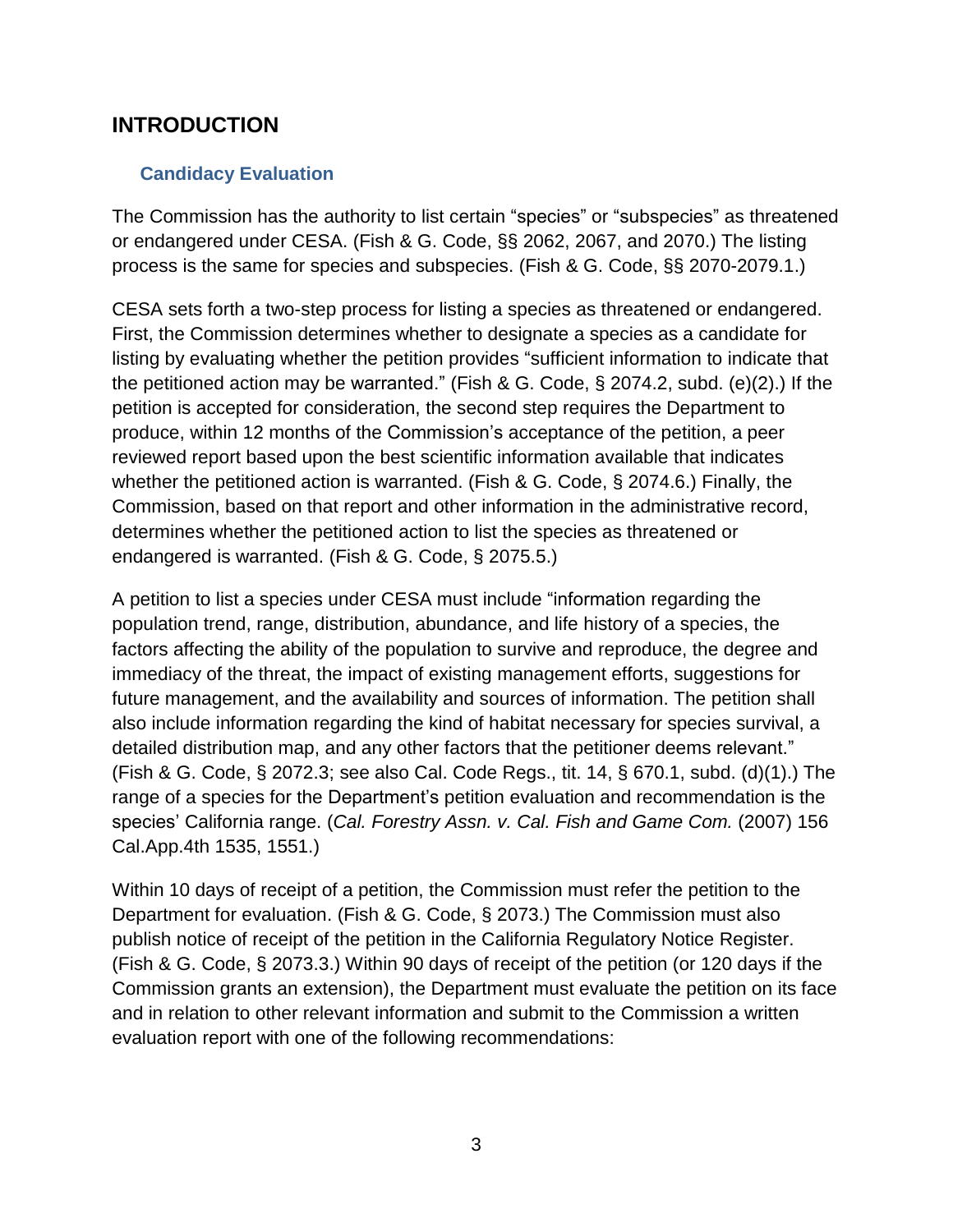- Based upon the information contained in the petition, there is not sufficient information to indicate that the petitioned action may be warranted, and the petition should be rejected; or
- Based upon the information contained in the petition, there is sufficient information to indicate that the petitioned action may be warranted, and the petition should be accepted and considered.

(Fish & G. Code, § 2073.5, subds. (a)-(b).) The Department's candidacy recommendation to the Commission is based on an evaluation of whether the petition provides sufficient scientific information relevant to the petition components set forth in Fish and Game Code Section 2072.3 and the California Code of Regulations, Title 14, Section 670.1, subdivision (d)(1).

In *Center for Biological Diversity v. California Fish and Game Commission* (2008) 166 Cal.App.4th 597, the California Court of Appeals addressed the parameters of the Commission's determination of whether a petitioned action should be accepted for consideration pursuant to Fish and Game Code Section 2074.2, subdivision (e), resulting in the species being listed as a candidate species. The court began its discussion by describing the standard for accepting a petition for consideration previously set forth in *Natural Resources Defense Council v. California Fish and Game Commission* (1994) 28 Cal.App.4th 1104:

As we explained in *Natural Resources Defense Council*, "the term 'sufficient information' in section 2074.2 means that amount of information, when considered with the Department's written report and the comments received, that would lead a reasonable person to conclude the petitioned action may be warranted." The phrase "may be warranted" "is appropriately characterized as a 'substantial possibility that listing could occur.'" "Substantial possibility," in turn, means something more than the one-sided "reasonable possibility" test for an environmental impact report but does not require that listing be more likely than not.

(*Center for Biological Diversity*, *supra*, 166 Cal.App.4th at pp. 609-10 [internal citations omitted].) The court acknowledged that "the Commission is the finder of fact in the first instance in evaluating the information in the record." (*Id.* at p. 611.) However, the court clarified: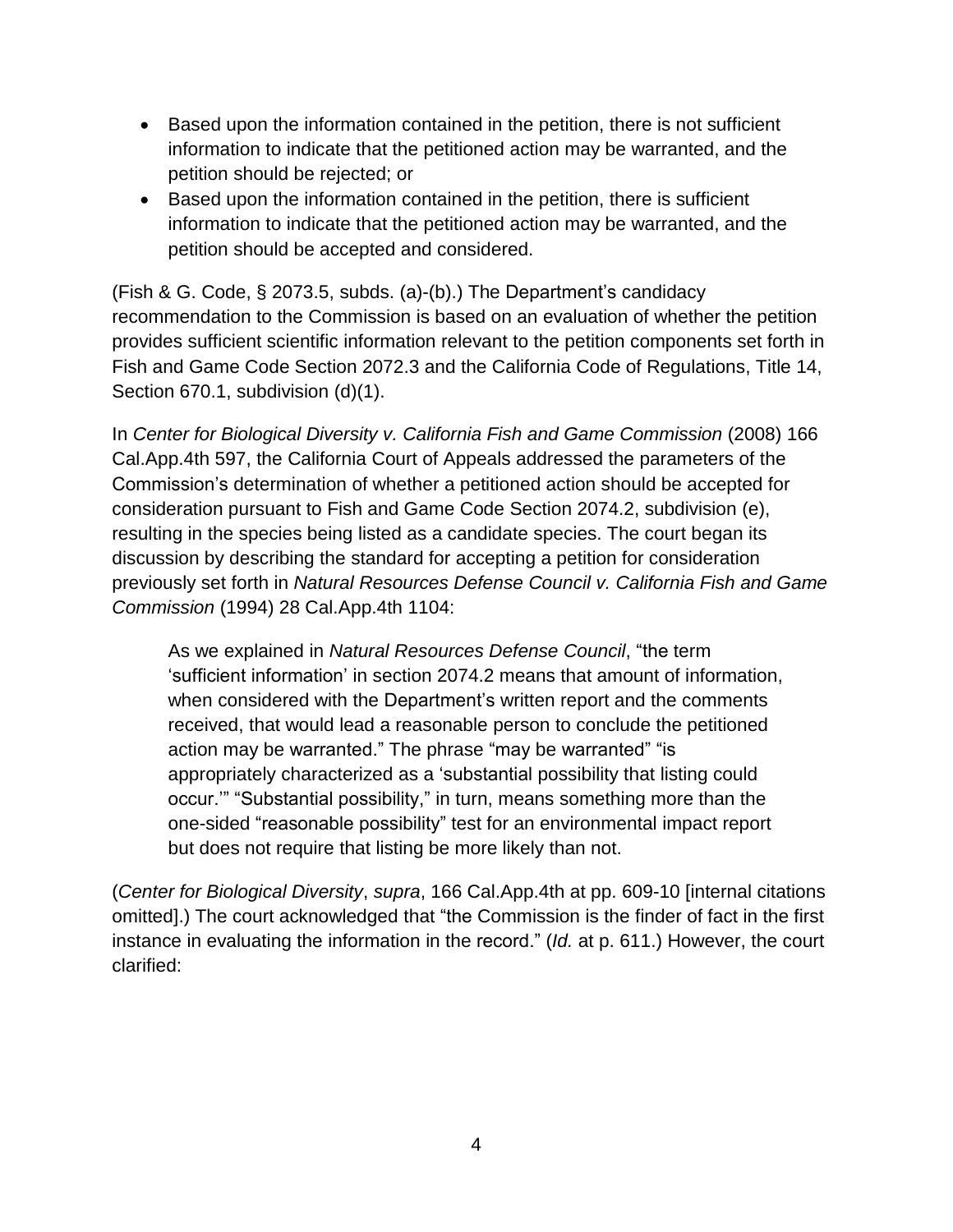[T]he standard, at this threshold in the listing process, requires only that a substantial possibility of listing could be found by an objective, reasonable person. The Commission is not free to choose between conflicting inferences on subordinate issues and thereafter rely upon those choices in assessing how a reasonable person would view the listing decision. Its decision turns not on rationally based doubt about listing, but on the absence of any substantial possibility that the species could be listed after the requisite review of the status of the species by the Department under [Fish and Game Code] section 2074.6. (*Ibid*.)

CESA defines the "species" eligible for listing to include "species or subspecies" (Fish and G. Code, §§ 2062, 2067, and 2068), and courts have held that the term "species or subspecies" includes "evolutionarily significant units." (*Central Coast Forest Assn. v. Fish & Game Com.* (2018) 18 Cal.App.5th 1191, 1236, *citing Cal. Forestry Assn.*, *supra*, 156 Cal.App.4th at pp. 1542 and 1549.)

#### <span id="page-6-0"></span>**Desert Tortoise Taxonomy**

Desert tortoises are members of the order Testudines, family Testudinidae, genus *Gopherus*. When the Commission listed desert tortoise in 1989, *Gopherus agassizii* was understood to range from southeastern California, across southern Nevada, through western Arizona, and south into Sonora and Sinaloa, Mexico (Figure 1). Since that time, studies of tortoise genetics, morphometrics, and ecology have led experts to conclude that the complex formerly known as "desert tortoise" in fact consists of two separate species, Mohave desert tortoise and Sonoran desert tortoise (Murphy et al. 2011, Iverson et al. 2017). Mohave desert tortoise, also known as Agassiz's desert tortoise, retains the binomial *G. agassizii*, and ranges across the deserts of southeastern California, southern Nevada, and small areas of Arizona and Utah north of the Colorado River. Desert tortoises south of the Colorado River in Arizona and northern Mexico are now classified as Sonoran desert tortoise, also known as Morafka's desert tortoise, (*Gopherus morafkai*). Only the Mohave (Agassiz's) desert tortoise occurs in California. References to Agassiz's desert tortoise and Mohave desert tortoise in the Petition and this evaluation should be considered synonymous. This evaluation uses the common name Mohave desert tortoise when referring to *G. agassizii* as the species is currently understood.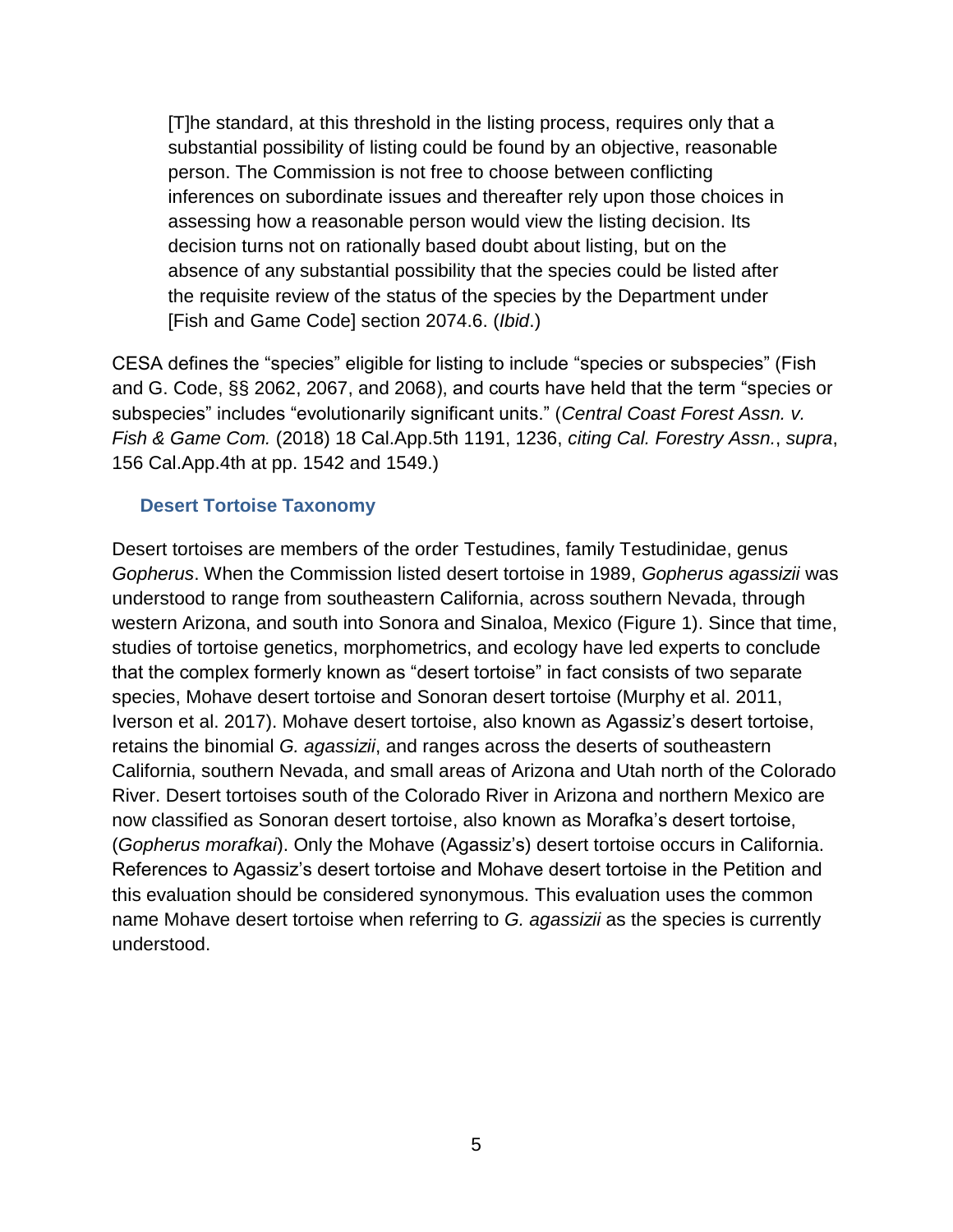

Figure 1. Distribution of Agassiz's or Mohave desert tortoise (*Gopherus agassizii,* black polygon) and Morafka's or Sonoran desert tortoise (*Gopherus morafkai,* gray polygon). Prior to taxonomic revision the two species collectively were considered "desert tortoise" (*G. agassizii*). Figure from Murphy et al. (2011).

#### <span id="page-7-0"></span>**Petition History**

The desert tortoise was listed as a threatened species by the U.S. Fish and Wildlife Service (USFWS) in 1980 throughout its range which includes southeastern California. In 1989, the Commission listed desert tortoise as a threatened species under CESA. On March 23, 2020, the Commission received a Petition from The Desert Tortoise Council, The Desert Tortoise Preserve Committee, and Defenders of Wildlife to change the status of Mohave desert tortoise from threatened to endangered. On April 13, 2020, the Commission referred the Petition to the Department for evaluation. At its meeting on April 16, 2020, the Commission officially received the Petition.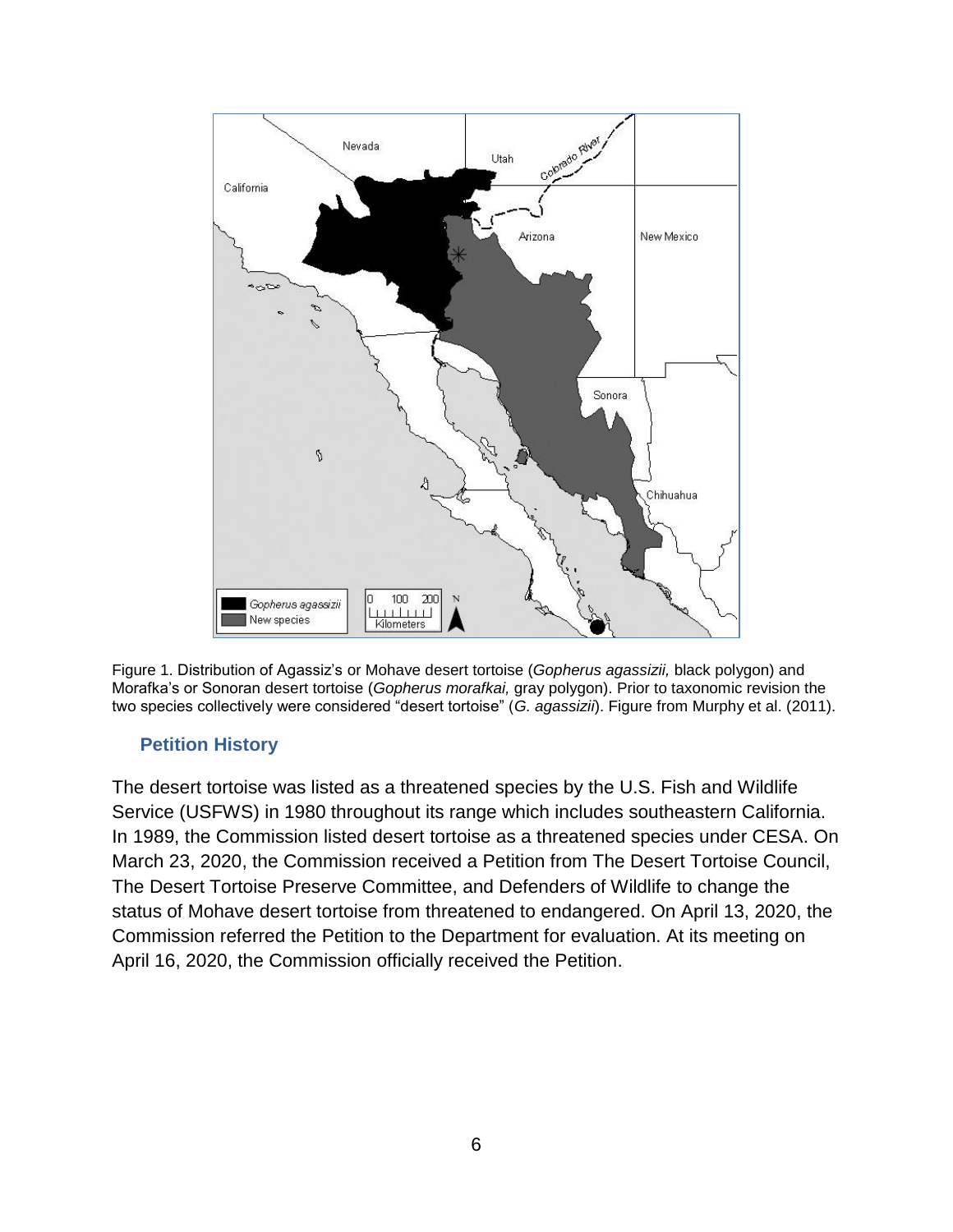The Department evaluated the scientific information presented in the Petition as well as other relevant information the Department possessed at the time of review. Pursuant to Fish and Game Code Section 2072.3 and Section 670.1, subdivision (d)(1), of Title 14 of the California Code of Regulations, the Department evaluated whether the Petition included sufficient scientific information regarding each of the following petition components to indicate that the petitioned action may be warranted:

- Population trend;
- Range;
- Distribution;
- Abundance;
- Life history;
- Kind of habitat necessary for survival;
- Factors affecting the ability to survive and reproduce;
- Degree and immediacy of threat;
- Impact of existing management efforts;
- Suggestions for future management;
- Availability and sources of information; and
- A detailed distribution map.

## <span id="page-8-0"></span>**Overview of Mohave Desert Tortoise Ecology**

Information in this section is summarized from Berry and Murphy's (2019) recent monograph on the species. The carapaces (shells) of hatchling Mohave desert tortoises average about 44 mm (1.7 in.) long while adult carapaces range in length from 178 to >370 mm (7.0 – 14.5 in.). Females are typically slightly smaller, averaging approximately 220 mm (8.7 in.), while males average about 243 mm (9.6 in.).

In California, the species occupies much of the Mojave Desert and portions of the Sonoran and Great Basin Deserts. It ranges from the southern end of the Owens Valley in the north to the Mexican border near the southeastern corner of the state, and from the Colorado River in the east to the lower slopes of the Sierra Nevada, Tehachapi, San Gabriel, San Bernardino, and Peninsular Mountains in the west (Figure 2).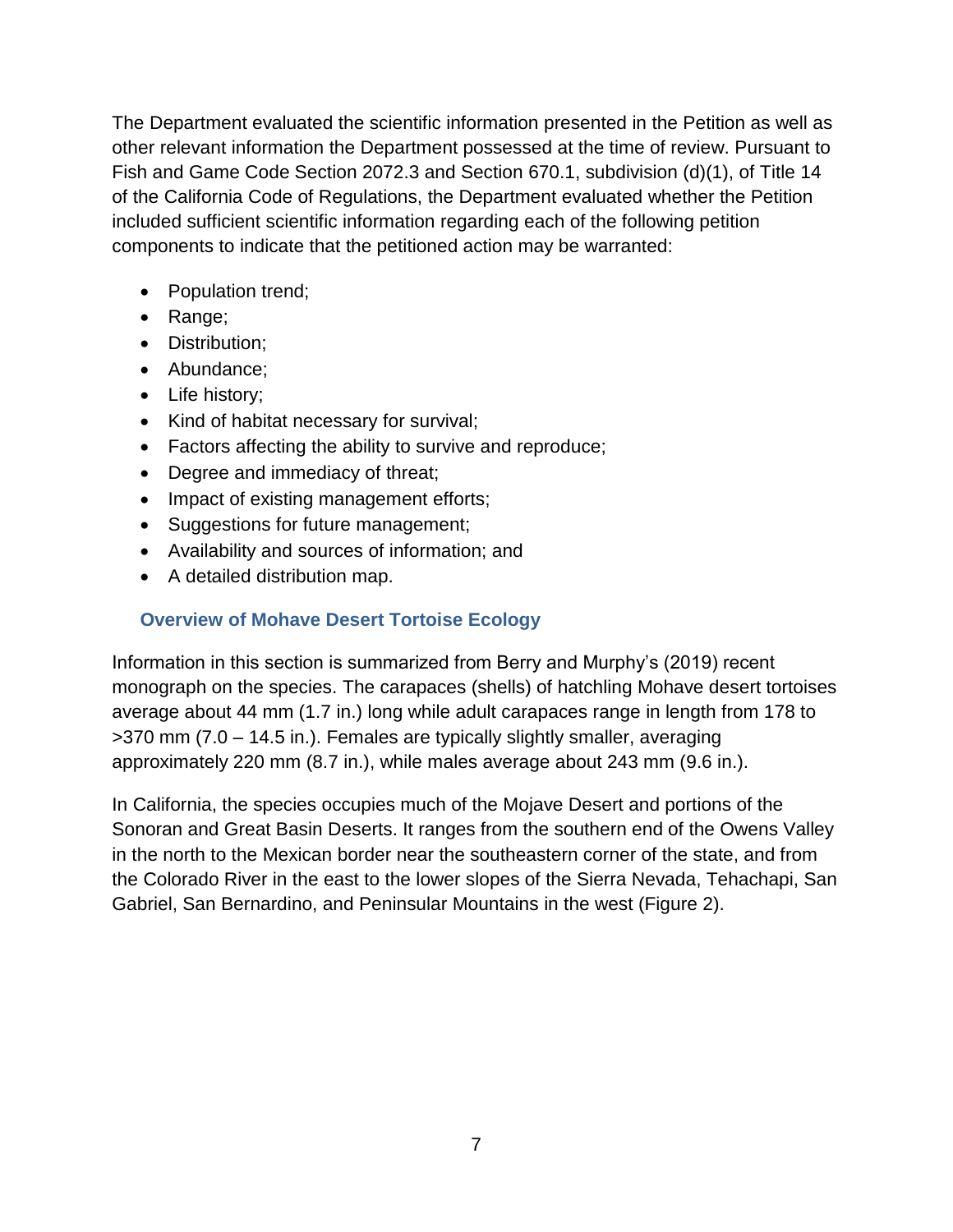

Figure 2. Range and distribution (yellow dots) of Mohave desert tortoise. Figure from Berry and Murphy (2019).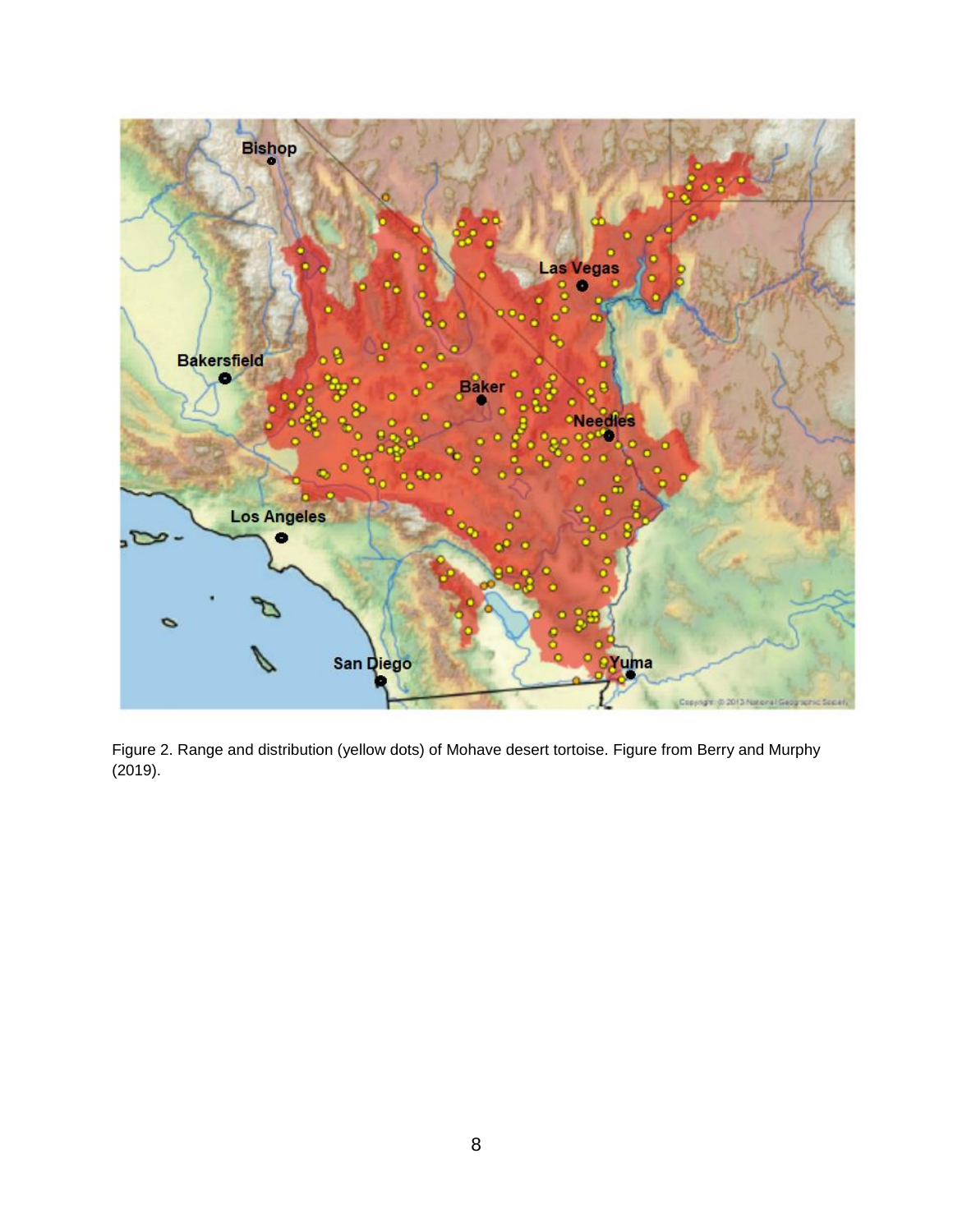Mohave desert tortoises require topography, geologic features such as rock crevices and the banks of washes, and suitable soils for cover and the construction of burrows and dens. Shrub or tree cover is essential for protection from extreme temperature, precipitation, and predators. Over 70% of burrows occur beneath shrubs, with the larger shrubs or trees preferred. In the lowlands and dry lakebeds of the Mojave Desert ecosystem, tortoises are associated with several vegetation types in the Chenopodiaceae subfamily, including saltbush (*Atriplex* spp.). Most vegetation associations used by desert tortoise contain creosote bush (*Larrea tridentata*), often with white bur-sage (*Ambrosia dumosa*) or cheesebush (*A. salsola*) and several other species of shrubs, cacti, and perennial grasses. At higher elevations tree yuccas (Joshua tree, *Yucca brevifolia,* and Mojave yucca, *Y. schidigera*) and woody shrubs become more common, including blackbrush (*Coleogyne ramosissima*) associations at the highest elevations. The hotter western Sonoran Desert is characterized by creosote bushes, but also includes woodlands of blue palo verde (*Parkinsonia florida*), smoke tree (*Psorothamnus spinosus*), and ironwood (*Olneya tesota*) associated with dry stream channels interspersed with sparse ocotillo (*Fouqueria splendens*), creosote bush, and other shrubs, and cacti. Mohave desert tortoise densities are highest where diverse assemblages of grass, cacti, shrub, and tree cover occur, and low where shrub cover is sparse and precipitation is scarce and erratic. Densities also decline in areas modified by human activities.

Mohave desert tortoises eat annual plants, herbaceous perennials, succulents (cacti), and flowers and leaves of a few perennial shrubs.

Mohave desert tortoises spend >90% of their lives inactive and underground in burrows, pallets (shallow burrows which provide at least partial cover from the sun and predators), caves, or other cover which they can excavate themselves within a few days of hatching. While underground tortoises can reduce their metabolic rates to conserve water and energy. Burrows are often  $\geq 3$  m (9 ft.) long and  $\geq 1$  m (3 ft.) below the surface. Denning burrows, which may be used by multiple tortoises, are often found in washes, and may contain side rooms. Underground refuges provide shelter during periods of extreme heat and during droughts and food shortages. Mohave desert tortoise burrows and dens are important landscape features utilized by a wide range of invertebrates, reptiles, birds, and mammals (Henen et al.1998).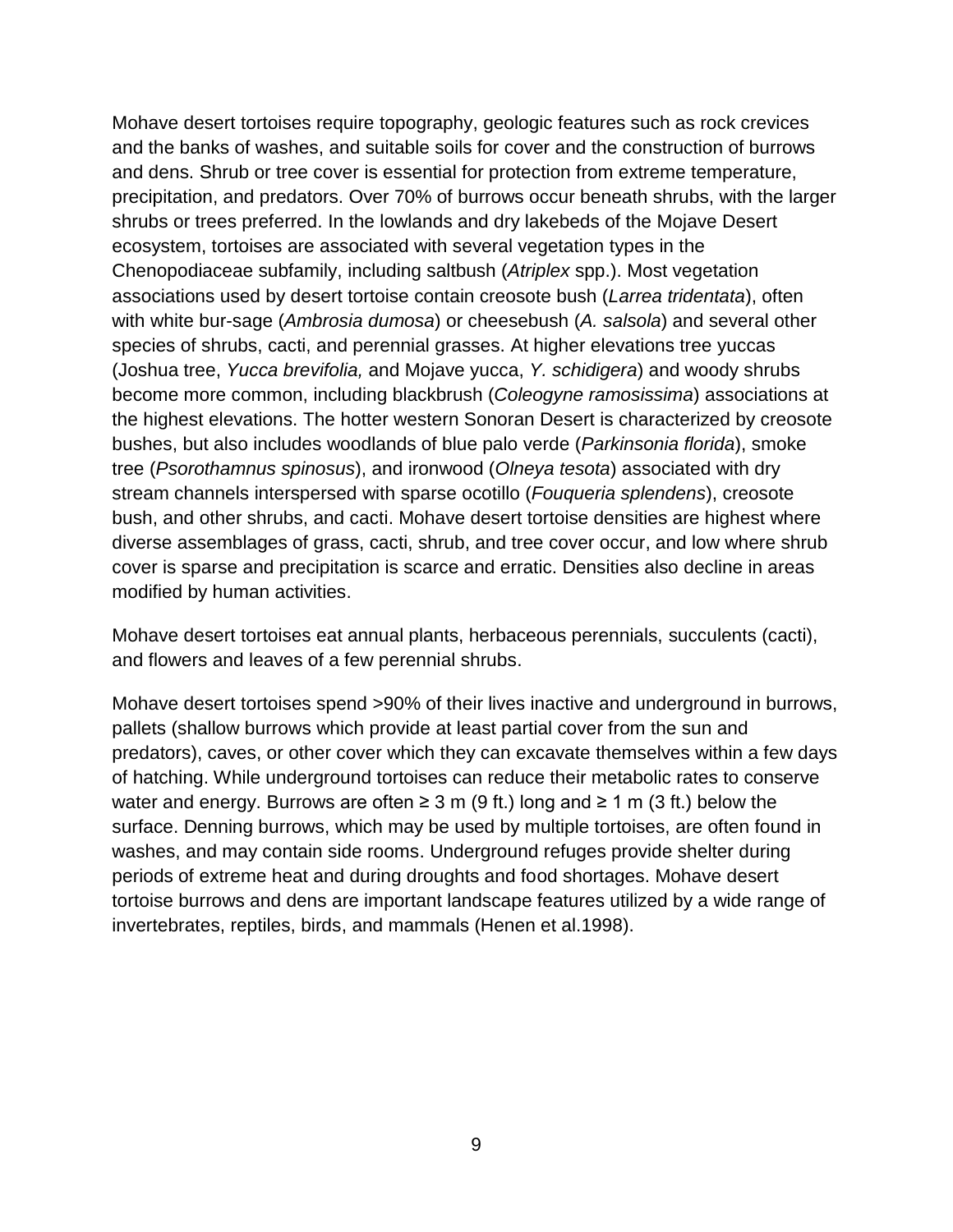Activity patterns, both daily and seasonal, are strongly influenced by temperatures, the timing and amounts of precipitation, availability of free water to drink, and the availability of forage. Tortoises generally emerge from hibernation or brumation (a torpor like state of slowed metabolic activity) in late winter or early spring, followed by above-ground foraging and interactions with other tortoises. By late spring most individuals retreat to burrows, dens, pallets, and rock structures. Tortoises occasionally emerge from cover in early morning or late evening in June and July. From August through late October or early November above ground activity increases until temperatures fall, when individuals retreat underground to hibernate.

Courtship takes place in both the spring and fall, and polyandry (multiple males breeding with the same female) is not uncommon. Females first breed at 12 to 20 years of age and can store sperm and use it to fertilize eggs for several years after mating. Females lay up to three clutches of 1 to 10 eggs in nests within dens, burrows, pallets, and mounds as well as under shrubs. More eggs are laid when forage conditions are favorable. The sex of offspring is determined by the temperature eggs reach during incubation. Warmer conditions result in more females, and colder in more males. Consequently, local populations often have highly skewed sex ratios.

Home ranges of males are generally larger than females. In the central Mojave Desert, Harless et al. (2009) found males had home ranges of 43 to 49 ha (106 to 121 ac.), and females 16 to 17 ha (39.5 to 42 ac.) using minimum convex polygons. Home ranges of juveniles were smaller than those of adults.

Throughout their life stages, Mohave desert tortoises are subject to predation by a wide range of predators. Eggs are consumed by several vertebrate predators, such as Gila monsters (*Heloderma suspectum*), desert kit fox (*Vulpes macrotis*), coyote (*Canis latrans*), American badger (*Taxidea taxus*), and spotted skunks (*Spilogale gracilis*). Hatchlings can be killed by ants, including fire ants (*Solenopsis* spp.), common ravens (*Corvus corax*), bobcats (*Lynx rufus*), desert kit fox, rodents, and burrowing owls (*Athene cunicularia*). Adults are known to be preyed upon by common ravens, golden eagles (*Aquila chrysaetos*), coyotes, bobcats, mountain lions (*Puma concolor*), American badgers, and domestic dogs (*Canis lupus familiaris*).

# <span id="page-11-0"></span>**SUFFICIENCY OF SCIENTIFIC INFORMATION TO INDICATE THE PETITIONED ACTION FOR MOHAVE DESERT TORTOISE MAY BE WARRANTED**

The Petition components are evaluated below, pursuant to Fish and Game Code Section 2072.3 and Section 670.1, subdivision (d)(1), of Title 14 of the California Code of Regulations.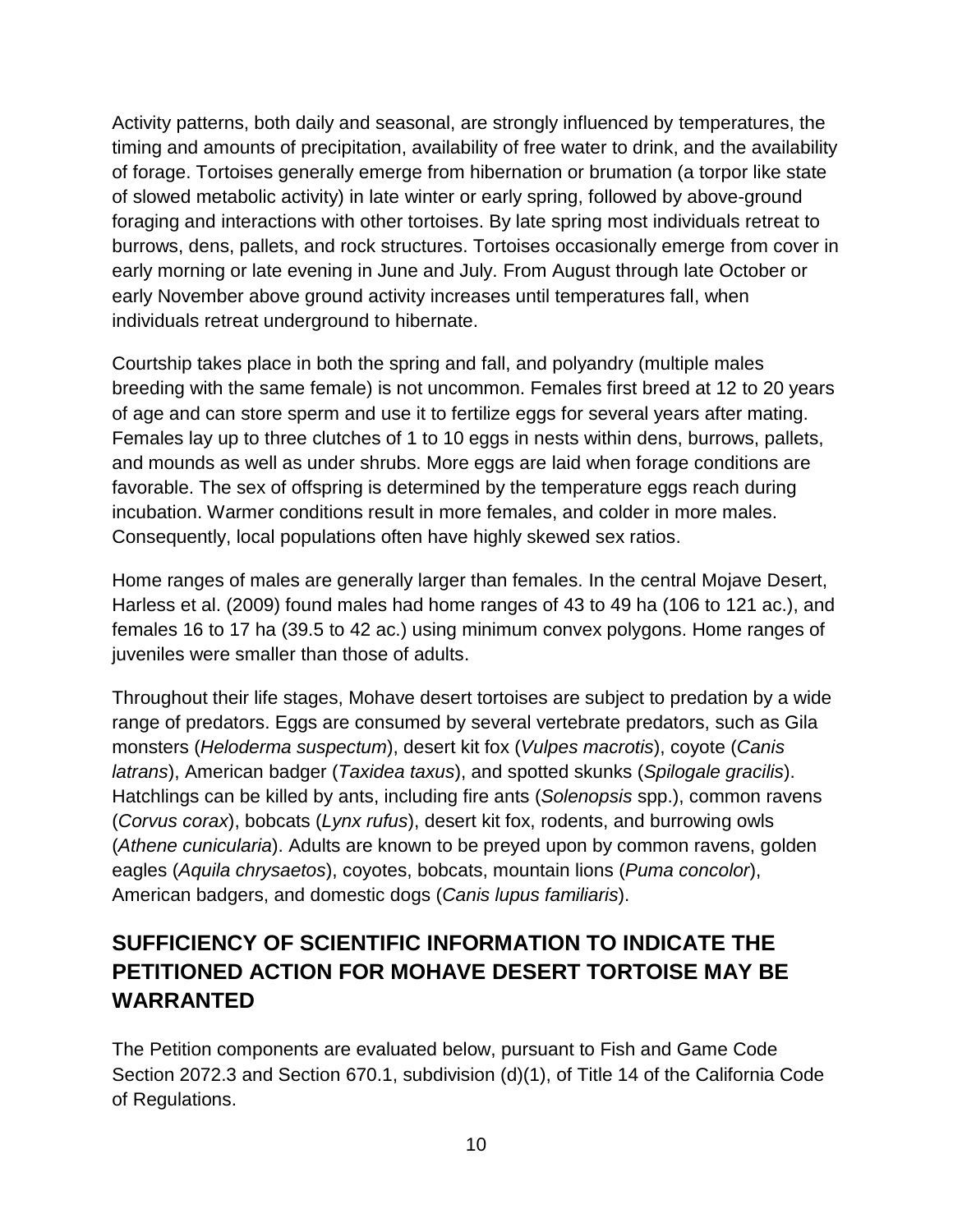## <span id="page-12-0"></span>**Population Trend**

#### *Scientific Information in the Petition*

The Petition discusses population trends on pages 7to 21 under the heading "Population Trends".

The Petition relies upon analyses of long-term Mohave desert tortoise monitoring projects to characterize the population trend of the species. The Petition presents (see Petition Tables 1a. and 1b.) results from a long-term, fixed plot intensive search monitoring project conducted by the U.S. Bureau of Land Management (BLM) in the late 1970s and later surveyed by the U.S. Geologic Survey (Figure 3). These data illustrate a general pattern of decline in adult Mohave desert tortoise population density estimates in the Desert Tortoise Recovery Units (RUs), Critical Habitat Units (CHUs), Conservation Areas (CAs) and Wildlife Management Areas (WMAs) sampled 1977 to 2000; with a few exceptions such as the Joshua Tree Unit where populations appear to have increased or remained stable. Berry (2003) analyzed the results of these periodic intensive search surveys and found declines of 50% to 96% in adult tortoise densities between the late 1970s and early 2000s. In the Desert Tortoise Research Natural Area within the Western Mojave Recovery Unit, from 1982 to 1992 the overall Mohave desert tortoise population declined by 86%, with the adult population declining by about 94%, primarily due to Mycoplasmosis disease mortality (Brown et al. 1999).

Population estimates of permanent study plots in the Colorado Desert Recovery Unit at Chemehuevi Valley and Chuckwalla Bench showed population declines as high as 90% from the early 1990s to the 2000s (BLM and CDFG 2002). Surveys performed in 2000 showed all tortoise size classes in sampled eastern Mojave Desert Critical Habitat Units declined from previous tortoise population estimates, some by 76% to 80%. Larger tortoise size classes were estimated to have declined by as much as 90% from previous estimates (Berry 2000, BLM 2002).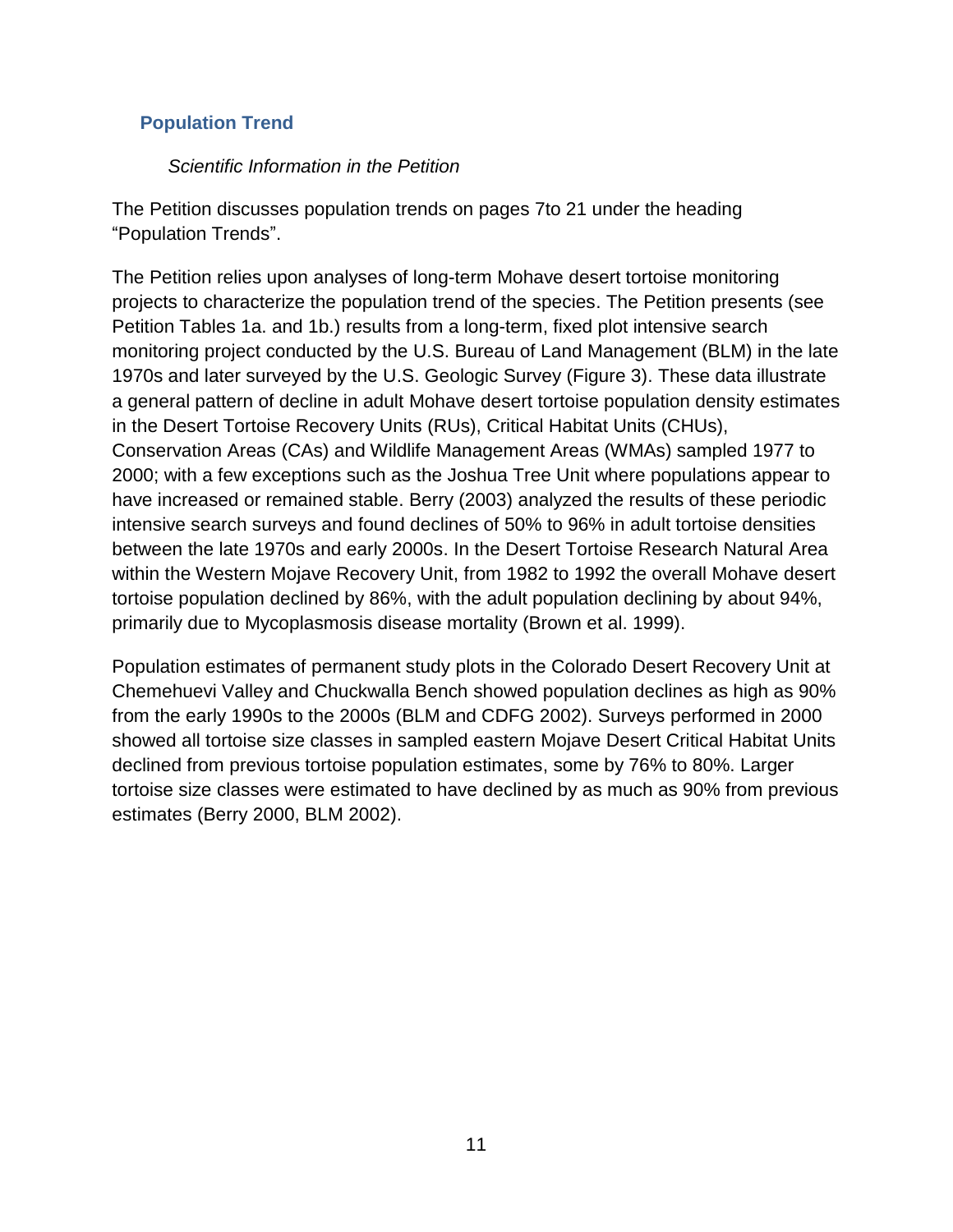Beginning in 2001, at the direction of the interagency Desert Tortoise Management Oversight Group, the long-term monitoring strategy was changed to line-distance sampling on randomly established plots to determine density estimates. Petition Table 3 presents the Mohave desert tortoise density estimates derived from annual line-distance sampling surveys by year from 2001 to 2019. Density estimates trend lower across all units except for the Ivanpah CHU, where the trend is less apparent. The USFWS (2015) analyzed density estimate data from 2004 to 2014 and found declines of 30 to 65% over the decade across the units except for the Joshua Tree sampling unit where the density estimate increased by 178%. Despite the dramatic increase in the Joshua Tree sampling unit, the overall density estimate for the larger Colorado Desert Recovery Unit, which contains Joshua Tree and five other sampling units, declined by more than 36% (USFWS 2015).

The 1994 Recovery Plan for the Mojave Population of the Desert Tortoise (USFWS 1994) determined that the minimum viable tortoise population density is 3.9 adults per square kilometer, or approximately 10 per square mile. The density estimates in nine of the 10 California Mohave desert tortoise sampling units were below the minimum viable density in 2014 (USFWS 2015).

Taken together, the two long-term monitoring projects indicate the Mohave desert tortoise population declined substantially in most sampling units from 1977 to 2000, and then substantially declined further from 2001 to 2014. The most recent estimates indicate the population densities in most sampling units are below the minimum density determined necessary to sustain populations.

## *Other Relevant Scientific Information*

The USFWS Range-Wide Monitoring of the Mohave Desert Tortoise 2019 Annual Report (USFWS 2020) indicates that density estimates in eight of the nine reported sampling units remain below the minimum viable density of 3.9 adults per square kilometer.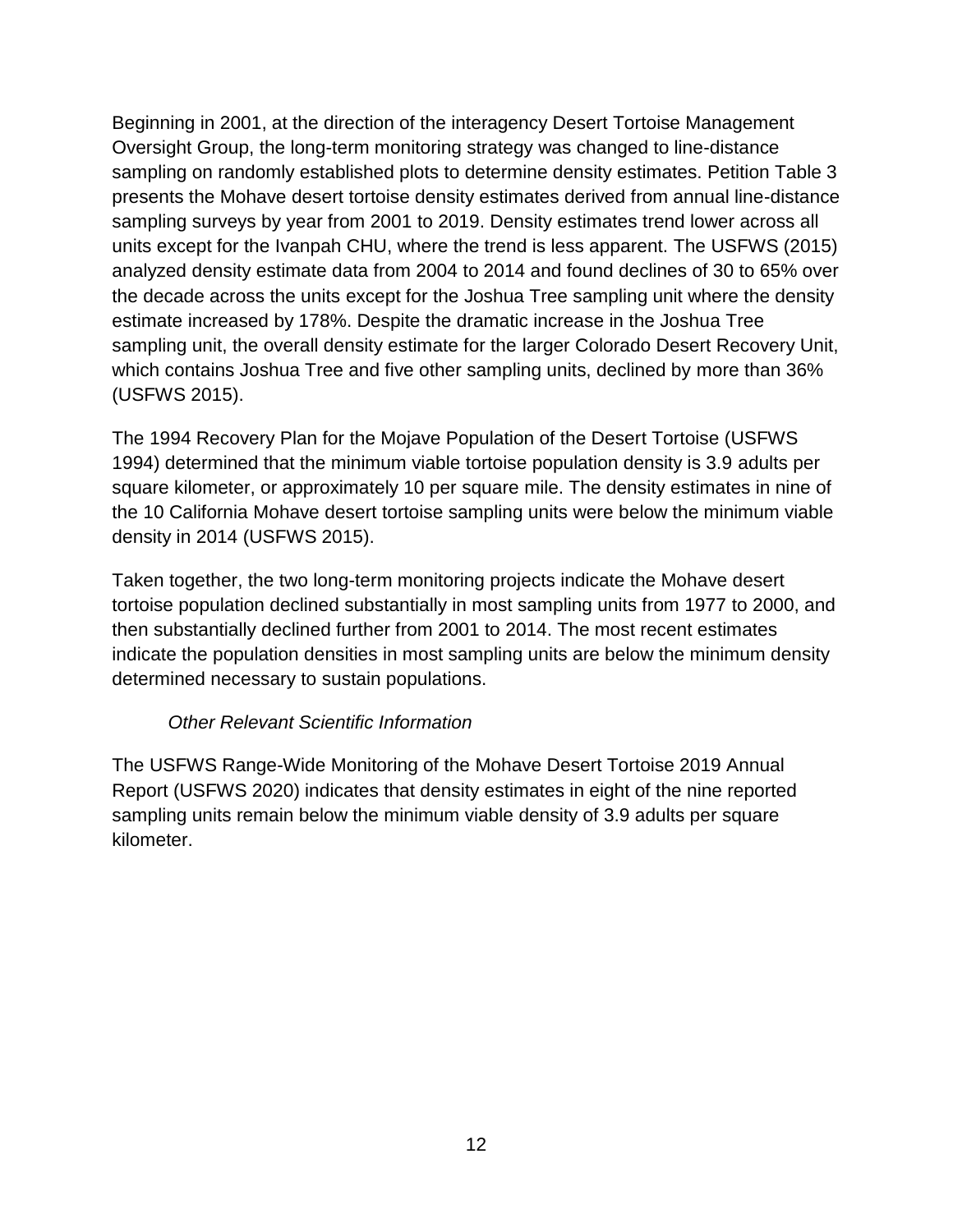

Figure 3. Mohave desert tortoise Recovery Units (dashed lines) and Critical Habitat Units (solid lines, shown as "Monitoring stratum" in legend). FK = Fremont-Kramer, SC = Superior-Cronese, OR = Ord-Rodman, PT = Pinto Mountains, JT = Joshua Tree, CK = Chuckwalla, AG = Chocolate Mtns, Aerial Gunnery Range, CM = Chemehuevi, FE = Fenner, IV = Ivanpah. This figure appears as Figure 1 in the Petition. Figure source is USFWS (2020).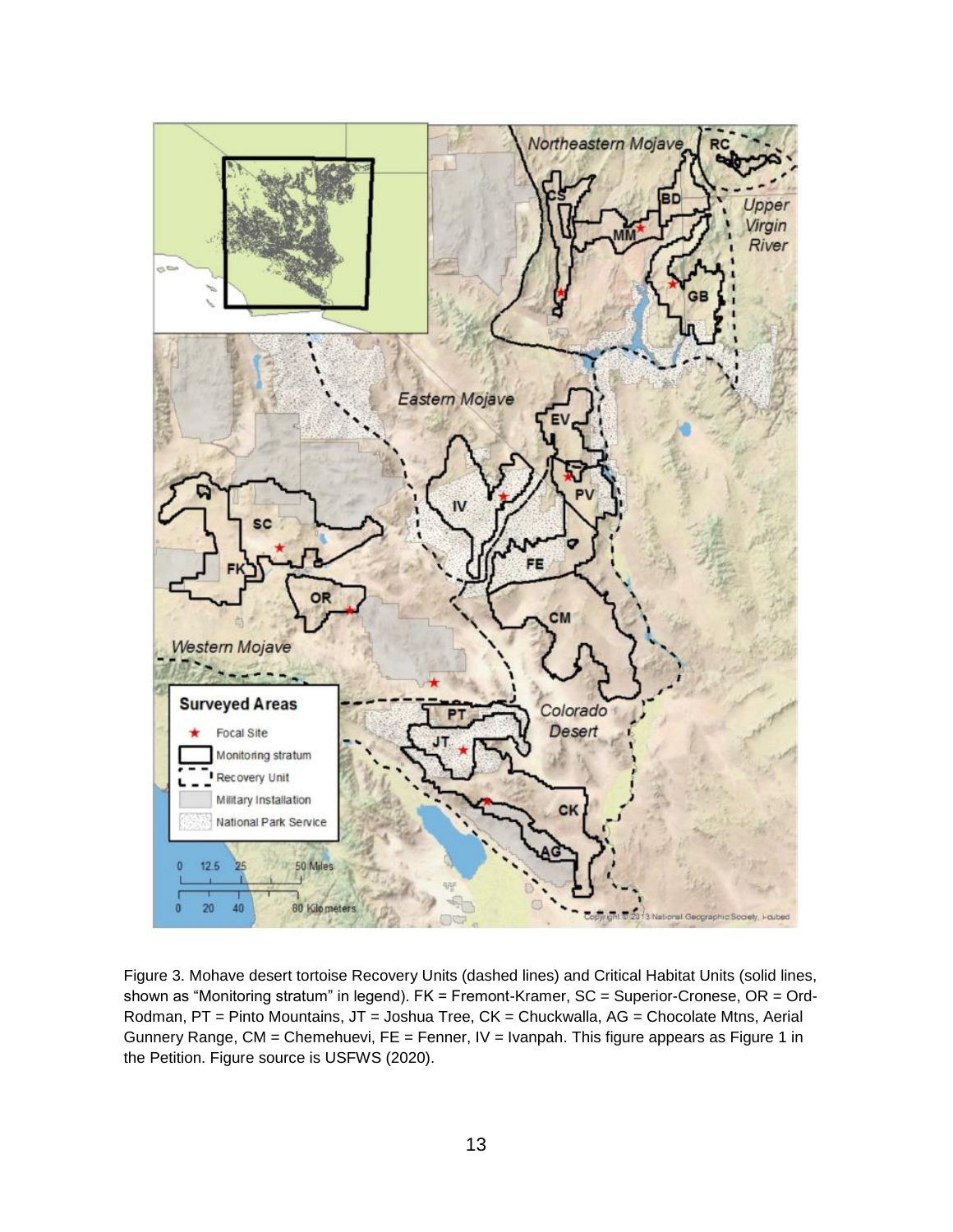## *Conclusion*

While the Petition did not include a Mohave desert tortoise population estimate it presented observed population density data that indicate populations have dramatically declined over the last 40 years. Population census data is lacking for most wildlife species and the use of density estimates as a surrogate for tracking trends in population size is a commonly accepted practice (e.g. Anderson et al. 1979). The information in the Petition is sufficient to indicate the Mohave desert tortoise population in California has declined substantially from historical levels and has continued to trend downward since the species was listed as a threatened species by the Commission in 1989.

## <span id="page-15-0"></span>**Geographic Range and Distribution**

## *Scientific Information in the Petition*

The Petition discusses geographic range and distribution on pages 21 to 25.

The Petition provided information on changes in Mohave desert tortoise distribution associated with the expansion of two military installations: Fort Irwin in 2002, and the U.S. Marine Corps Air Ground Combat Center in 2013. This information indicates changes in the distribution of Mohave desert tortoises may have occurred, but it does not inform trends in the historical or current geographic range.

## *Other Relevant Scientific Information*

The Mohave desert tortoise is distributed through the Mojave Desert and portions of the Sonoran and Great Basin Deserts from the southern end of the Owens Valley in the north to the Mexican border near the southeastern corner of the state, and from the Colorado River in the east to the lower slopes of the Sierra Nevada, transverse, and Peninsular Mountains in the west (Berry and Murphy 2019). Grinnell and Camp (1917) produced an early desert tortoise distribution map based on museum records available at the time (Figure 4), and Patterson (1981), produced the first map of desert tortoise distribution derived from available literature and museum records as well as the observation of herpetologist (Figure 5). These early distribution maps show the same general pattern of distribution and range as contemporary maps such as Berry and Murphy (2019, see Figure 2). Accordingly, The USFWS (2019) concluded the species' distribution has not changed substantially in terms of the overall extent of its range, although desert tortoises have been removed from portions of their range for solar developments, military activities, and other development projects.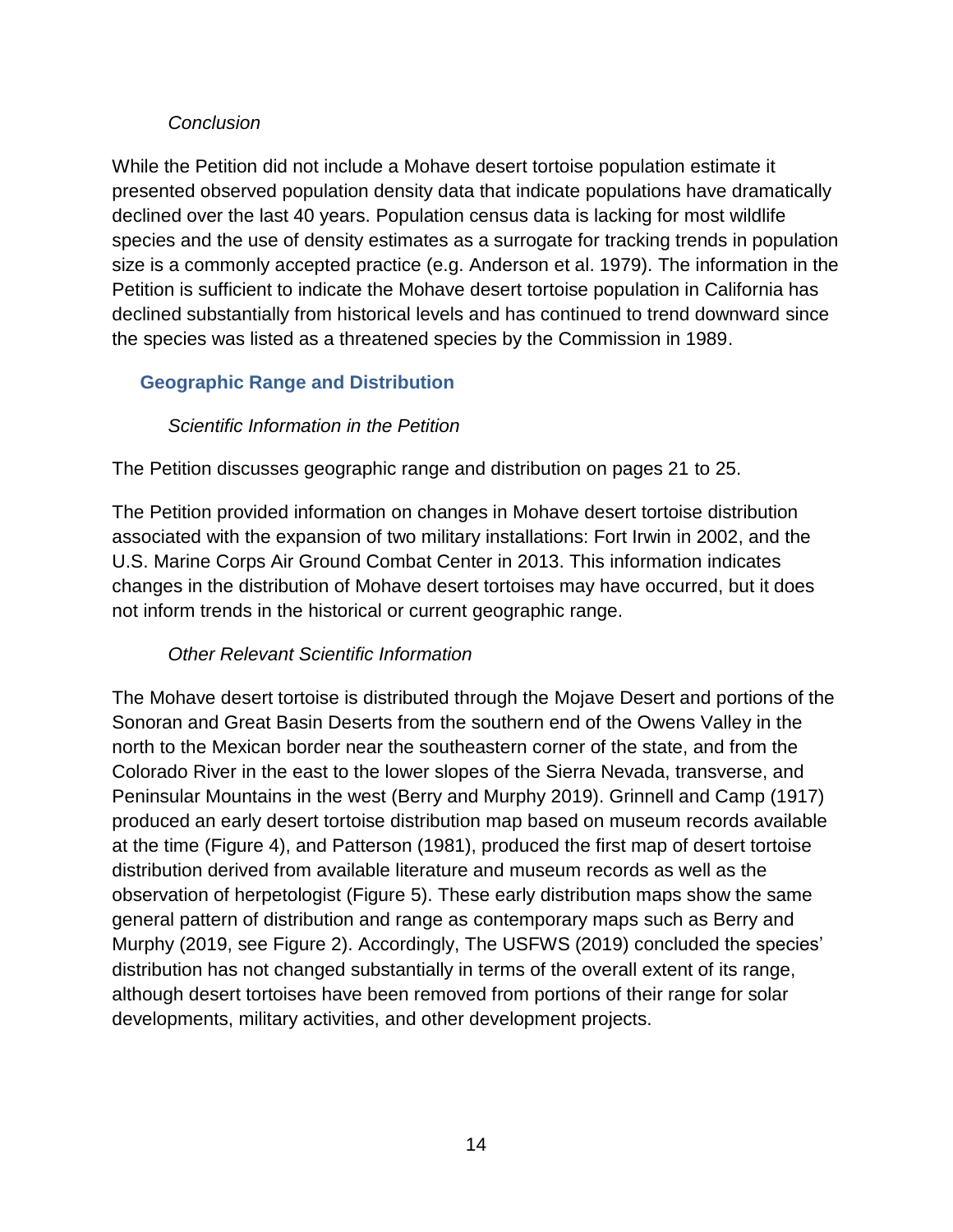

Figure 4. Distribution of desert tortoise records (open squares) from Grinnell and Camp (1917).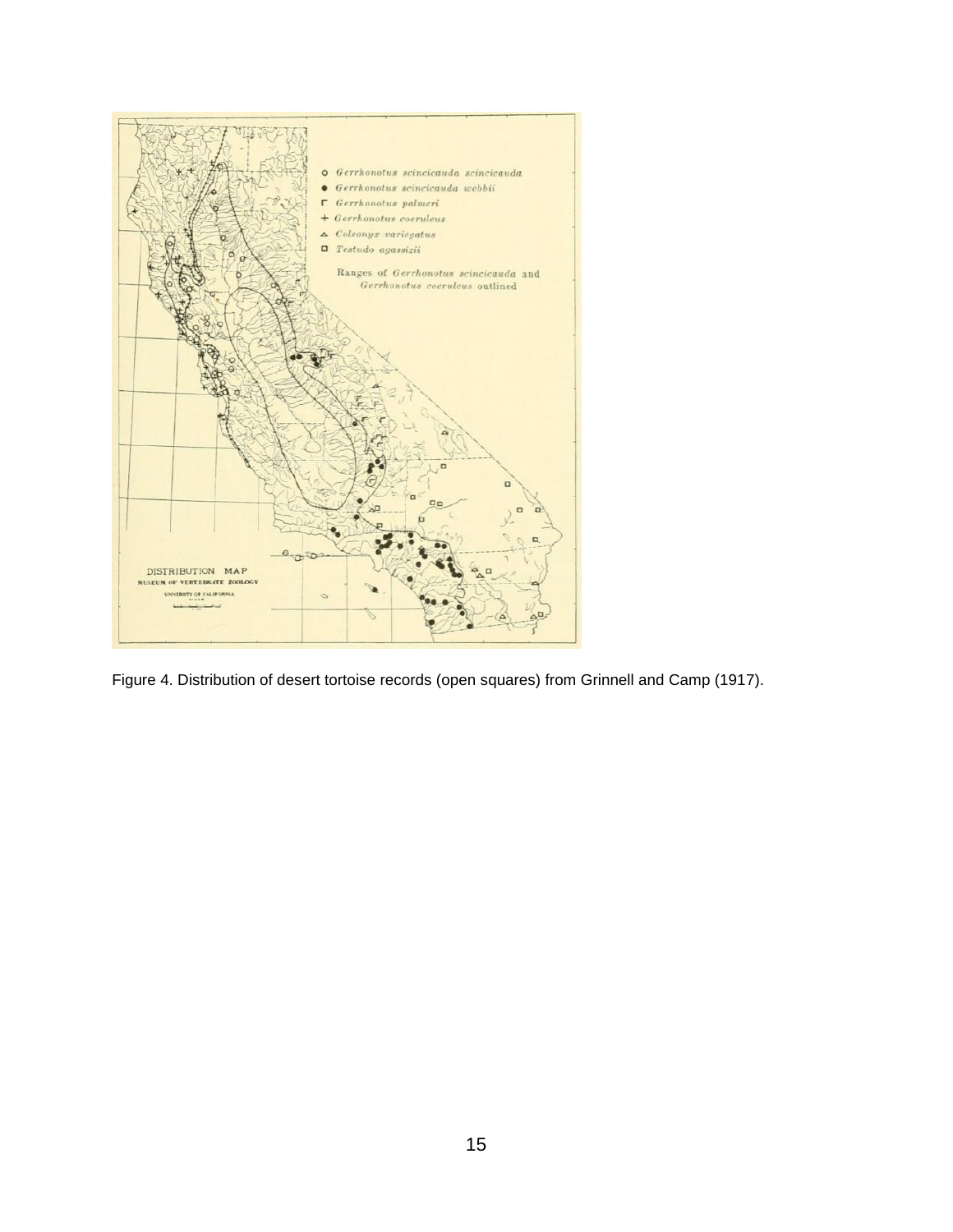

Figure 5. Distribution of desert tortoises from Patterson (1981). Black dots represent museum and literature records, open circles represent observations of professional and amateur herpetologists. Note that records outside of California include tortoises now ascribed to Morafka's desert tortoise and Goode's thornscrub tortoise (*Gopherus evgoodei*).

#### *Conclusion*

Information available to the Department indicates that the Mohave desert tortoise range has not changed substantially since it was first documented in the early 1900s. The Petition provides sufficient information to indicate changes in its distribution within the range have occurred in recent years.

#### <span id="page-17-0"></span>**Abundance**

#### *Scientific Information in the Petition*

The Petition discusses the abundance of Mohave desert tortoises on pages 25 to 29.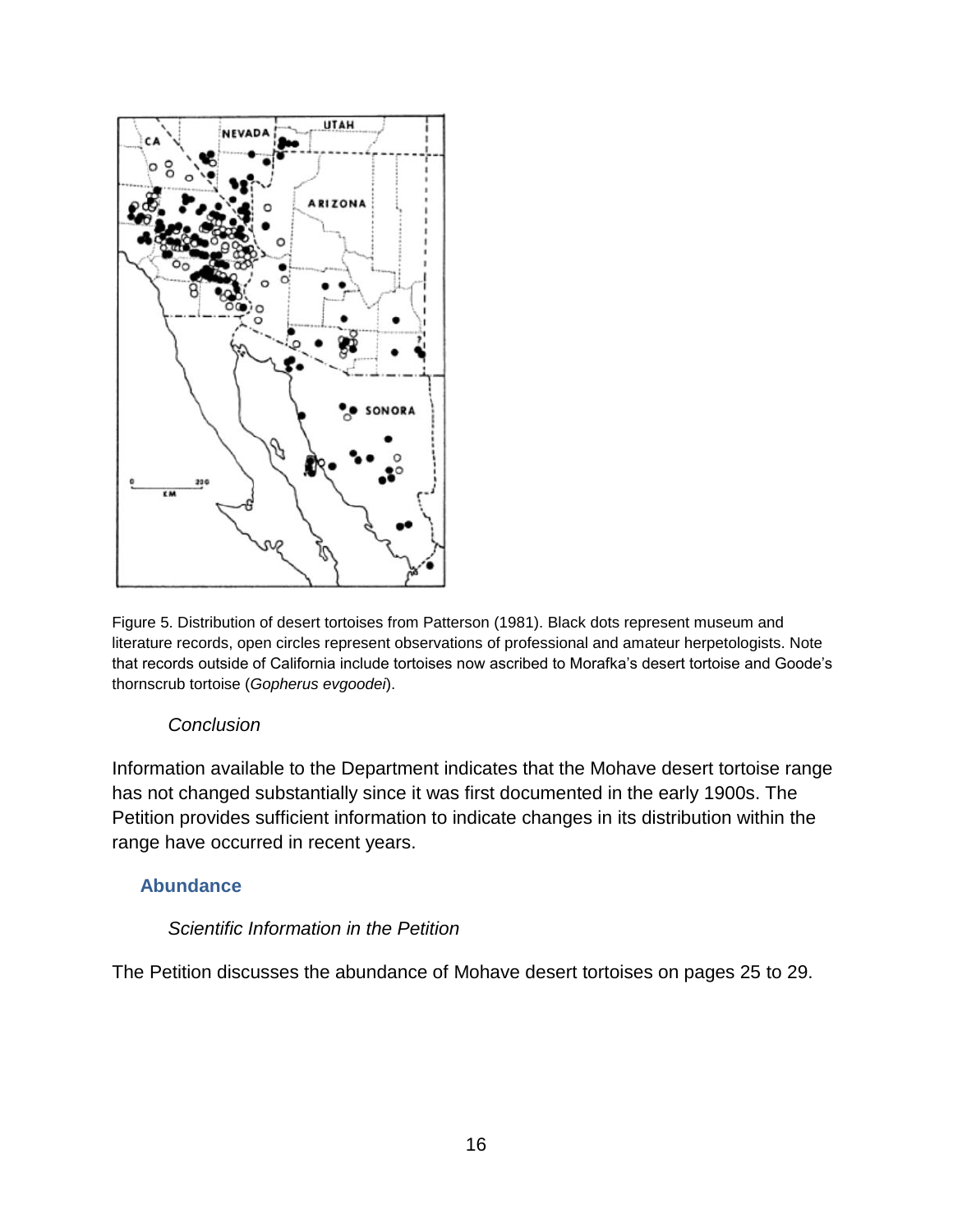The Petition restates information presented in the Population Trend section of the Petition, emphasizing that density estimates of adult Mohave desert tortoises in Critical Habitat Units declined by 51.3% from 2004 to 2014 (USFWS 2015); and that density estimates in the Western Mojave Recovery Unit appear to have declined by 85% to 95% since the earliest density information was collected in the late 1970s (USFWS 1994, 2015). The Petition restates that Mohave desert tortoise densities in eight of 10 sampling units are below the estimated minimum viable population density described in the Recovery Plan (USFWS 1994).

## *Conclusion*

The Petition provides sufficient information to indicate substantial reductions in Mohave desert tortoise abundance have occurred in large areas of their range. Additionally, the Petition demonstrates that the abundance of Mohave desert tortoises has continued to decline since the species was listed as threatened in California in 1989.

## <span id="page-18-0"></span>**Life History**

## *Scientific Information in the Petition*

The Petition discusses the life history of the Mohave desert tortoise on pages 29 to 31.

The Petition provides a brief overview of the species' physical description, behavior, adaptations to the desert environment, reproductive biology, home range, and genetic diversity within California.

## *Conclusion*

The Petition provides sufficient information on the life history of the Mohave desert tortoise.

## <span id="page-18-1"></span>**Kind of Habitat Necessary for Survival**

## *Scientific Information in the Petition*

The Petition discusses Mohave desert tortoise habitat requirements on pages 31 to 33.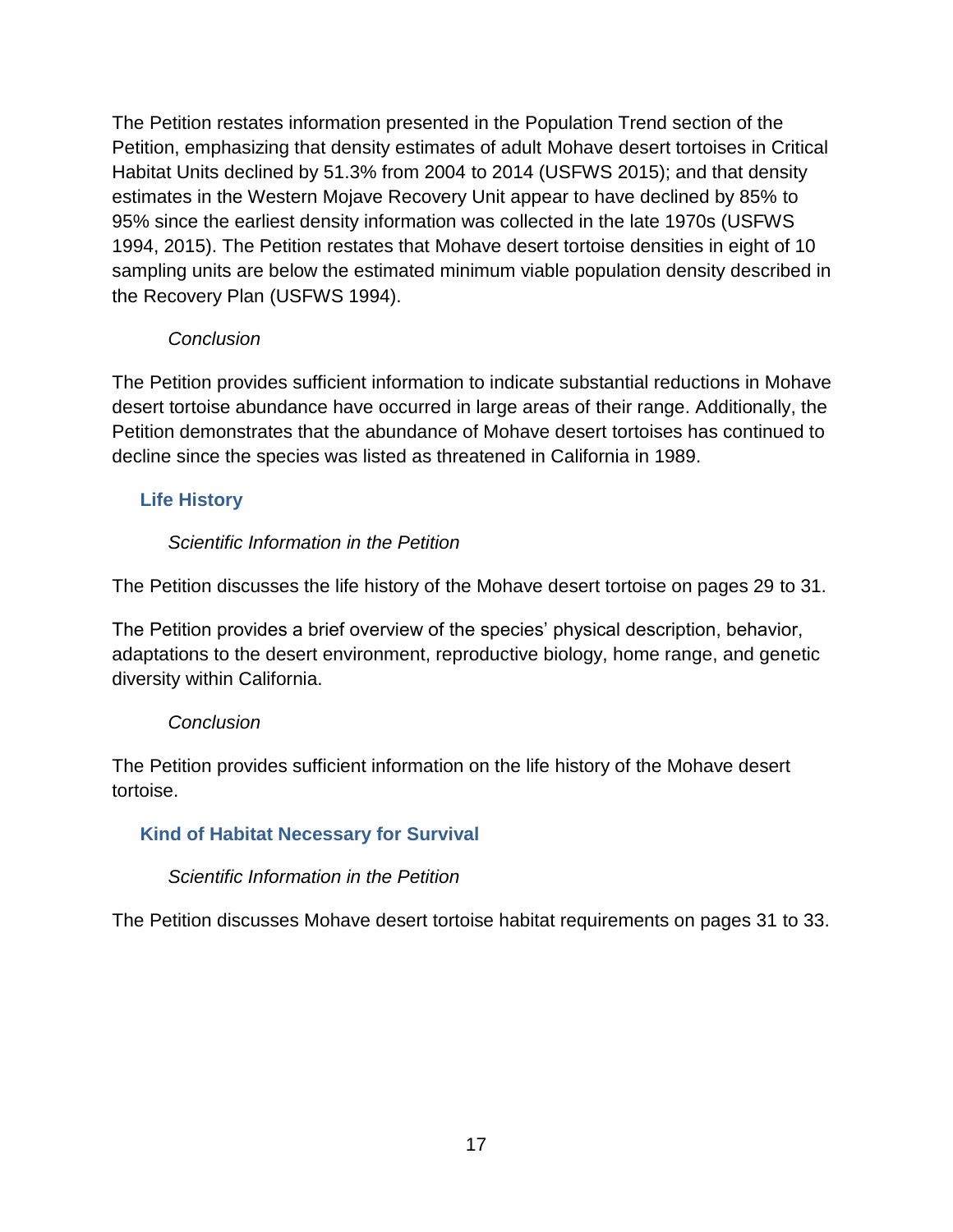The Petition states the required elements of Mohave desert tortoise habitat include sufficient suitable quantity and quality of plants for forage and cover, suitable substrates for burrow and nest sites, and low occurrence of predators. Most such habitat is found on flats and bajadas with soils ranging from sand to sandy gravel, and scattered shrubs with abundant inter-shrub space for growth of herbaceous plants; although tortoises are also found on rocky terrain and slopes in the Mojave region. Where Mohave desert tortoises occur in the Mojave Desert annual precipitation ranges from 10 to 21 cm (3.9 – 7.9 in.) (Germano et al. 1994). Other important requisites of Mohave desert tortoise habitat listed in the Petition include sufficient space for viable populations and protection from disturbance and human activity (USFWS 1994). The Petition describes the vegetation communities used by Mohave desert tortoises by Desert Tortoise Recovery Unit:

- Colorado Desert Recovery Unit
	- o Succulent Scrub (*Fouquieria, Opuntia, Yucca*)
	- o Blue Palo Verde-Smoke Tree Woodland
	- o Creosote Bush Scrub
	- o Blue Palo Verde-Ironwood-Smoke Tree Woodland
- Eastern Mojave Recovery Unit
	- o Big Galleta-Scrub Steppe
	- o Succulent Scrub (*Yucca, Opuntia* spp.)
	- o Creosote Bush Scrub
	- o Cheesebush Scrub
	- o Indian Rice Grass (*Oryzopsis hymenoides*) Scrub-Steppe
- Western Mojave Recovery Unit
	- o Saltbush-Allscale (*Atriplex polycarpa*) Scrub
	- o Indian Rice Grass Scrub-Steppe
	- o Hopsage (*Grayia spinosa*) Scrub
	- o Big Galleta Scrub Steppe
	- o Cheesebush Scrub
	- o Desert Psammophytes
	- o Blackbush (*Coleogyne ramosissima*) Scrub

#### *Conclusion*

The Petition presents sufficient information on the habitat requirements of the Mohave desert tortoise.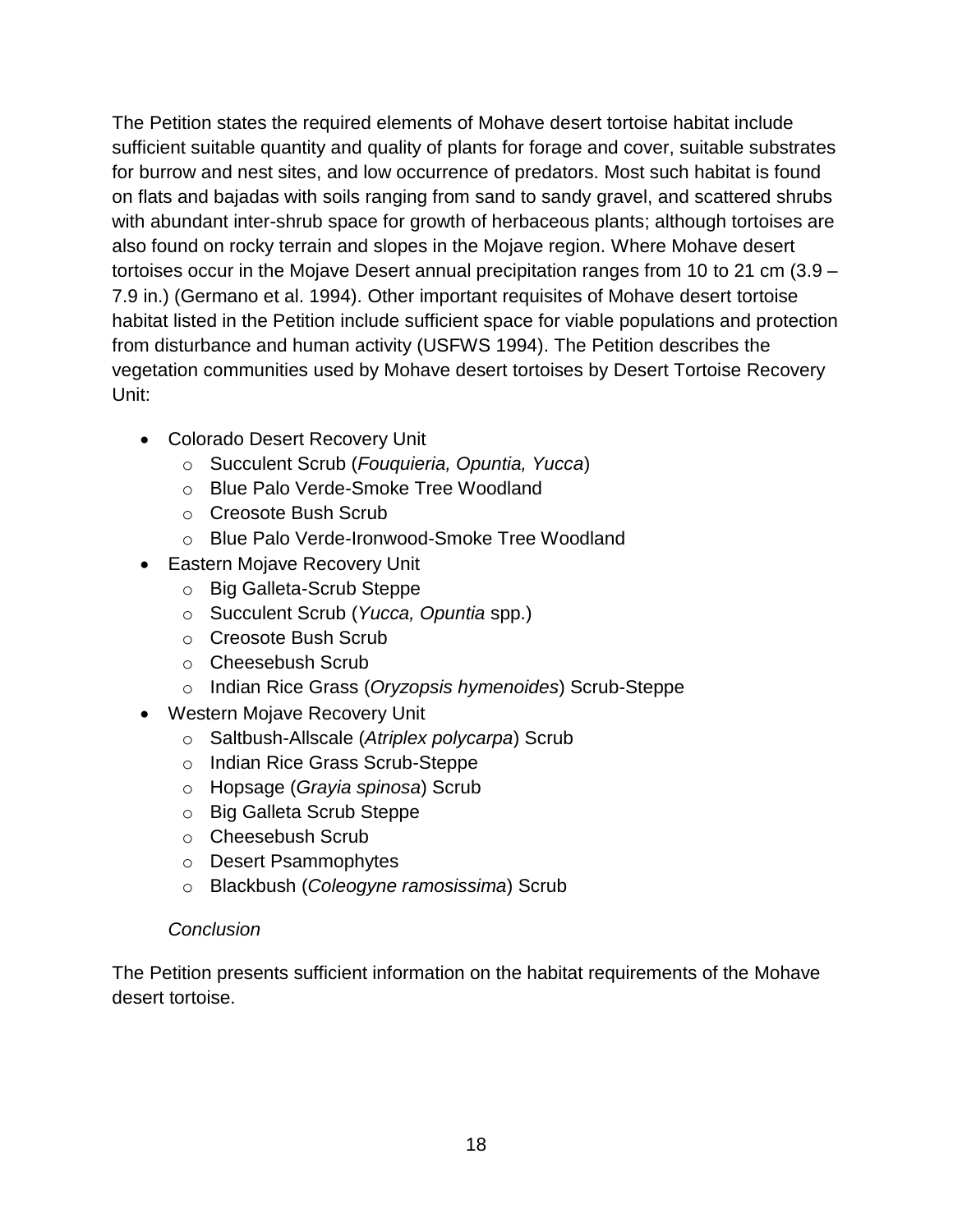## <span id="page-20-0"></span>**Factors Affecting the Ability to Survive and Reproduce**

#### *Scientific Information in the Petition*

The Petition discusses factors affecting the ability of Mohave desert tortoise to survive and reproduce on pages 33 to 35. Other information related to threats is discussed in the Population Trend, Geographic Range, Abundance, and Kind of Habitat Necessary for Survival sections.

Petition Figure 2 graphically displays the relationships between the various factors that threaten the ability of Mohave desert tortoises to survive and reproduce. Threats listed include land uses (ranching, mining, agriculture, urbanization, military operations, transportation networks, recreation, and utility corridors), and weather impacts (storms, drought, availability of natural water). These factors work through various pathways to cause mortality, either directly or indirectly, through starvation, predation, habitat loss, dehydration, drowning, crushing, burial, disease, and other mechanisms.

The Petition also presents information on the threat of artificially high predation pressure from subsidized predators (predator populations maintained at artificially high levels due to obtaining some of their food resources for humans or land use changes associated with humans) such as ravens and coyotes, diseases, and effects associated with climate change. Identified climate change impacts included increasing summer high temperatures, more frequent and prolonged drought, decreasing annual precipitation and associated changes in vegetation communities, and decreased availability of nutritious forage plants and shrub cover.

#### *Conclusion*

The Petition provides sufficient information regarding the factors affecting the ability of Mohave desert tortoises to survive and reproduce.

## <span id="page-20-1"></span>**Degree and Immediacy of Threat**

#### *Scientific Information in the Petition*

The Petition generally discusses threats to Mohave desert tortoises on page 36. Additional information on threats affecting desert tortoises is included throughout the Petition, including information on: disease, drought, and predation impacts (p.15); urbanization (p. 22); off-highway vehicle impacts (OHVs, pp. 22, 26, 41); invasive species (p. 22); threats associated with military bases and military training (p. 22); renewable energy facilities (p. 24); roads (pp. 24, 32); human presence and subsidized predators (pp. 26, 27); impacts associated with climate change (pp. 27, 28, 34); grazing (p. 32); and translocations (p. 38).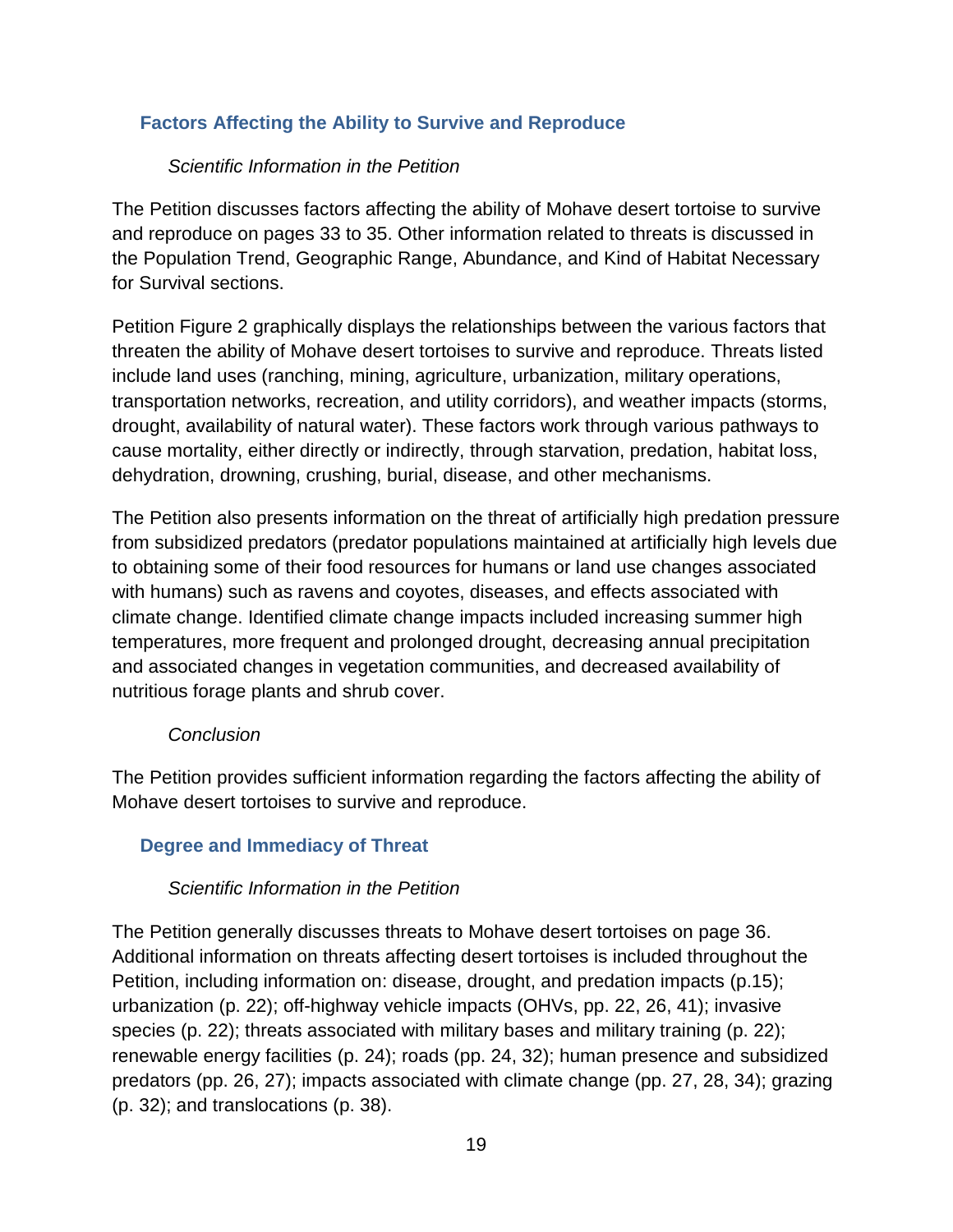#### *Conclusion*

The Petition provides sufficient information on the threats affecting the Mohave desert tortoise.

## <span id="page-21-0"></span>**Impact of Existing Management Efforts**

#### *Scientific Information in the Petition*

The Petition discusses the impact of existing management efforts on Mohave desert tortoise populations on pages 36 to 43.

The Petition describes the property ownership pattern of land designated Desert Tortoise Critical Habitat by the USFWS (1994). USFWS designed critical habitat covers 19,239 km2 (4,754,000 ac.) in California. The major landowners, in descending area of ownership, are BLM, private lands, U.S. National Park Service (NPS), U.S. Department of Defense (DOD), and the State of California.

Current land use on BLM lands in the Mohave desert tortoise range is governed by a series of Regional Plans. BLM lands are managed under a multiple use mandate which includes grazing, utility rights of way, off road vehicle recreation, wildlife habitat management, and wilderness and wild and scenic river areas. In recent years, BLM has received numerous applications for renewable energy development projects, totaling tens of thousands of acres. In response to these applications BLM–with support from USFWS, California Energy Commission, and the Department–enacted the Desert Renewable Energy Conservation Plan (DRECP) across 91,054 km<sup>2</sup> (approximately 22.5 million ac.) of southeastern California deserts, a landscape-scale plan for siting renewable energy facilities and preserving environmentally sensitive areas. The siting of these facilities could result in the removal or degradation of up to 4,569 ha (11,290 ac.) of Mohave desert tortoise habitat in the plan area, including 1,916 ha (4,734 ac.) of critical habitat (USFWS 2016). The BLM is currently considering amending the DRECP in response to Executive Order 13783 which directs federal agencies to review regulations that unnecessarily impede energy development (Fed. Reg. 83(23):4921- 4922).

NPS lands in the Mohave desert tortoise range include the Mojave National Preserve and Joshua Tree National Park. NPS General Management Plans emphasize the protection of natural and cultural resources.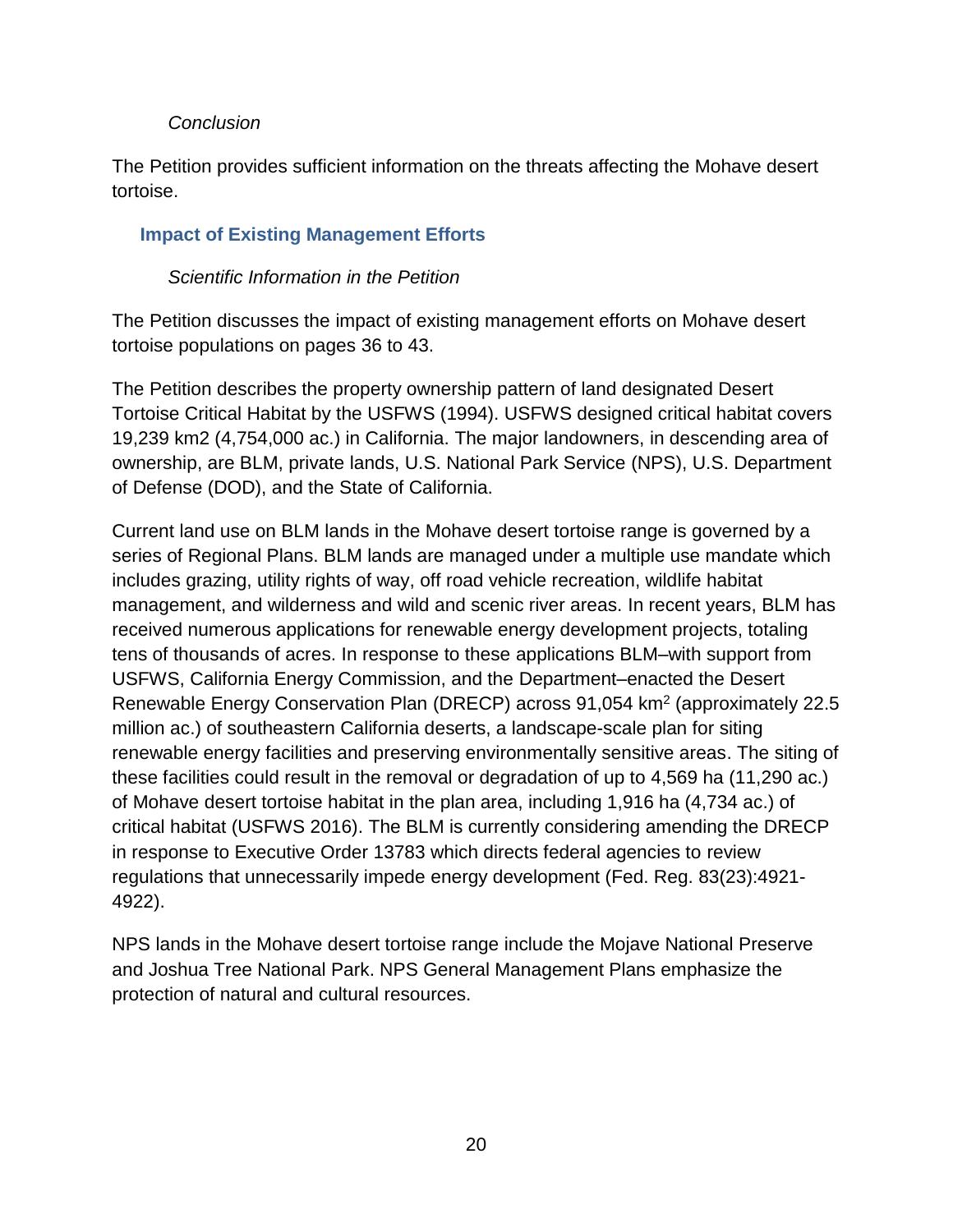DOD lands in the Mohave desert tortoise range include China Lake Naval Air Weapons Station, Edwards Air Force Base, Fort Irwin (U.S. Army), Marine Corps Air Ground Combat Center, and the Chocolate Mountains Gunnery Range (U.S. Navy and U.S. Marine Corps). These lands are managed under Integrated Natural Resource Management Plans. Use of the lands includes weapons development, mechanized training, and weapons fire. These uses can result in the loss and fragmentation of habitat but use of the China Lake Naval Air Weapons Station and Edwards Air Force Base largely occurs in air space, with relatively little impact to Mohave desert tortoise habitat.

Private lands in the Mohave desert tortoise range are primarily used for residential and commercial development, agriculture, mining, and open space. Land use practices are governed by city and county general plans.

#### *Conclusion*

The Petition describes land ownership and includes a cursory discussion of land management practices by ownership within designated Mohave desert tortoise Critical Habitat Units. However, it does not provide similar information for the species' entire range in California which encompasses an area far greater than the Critical Habitat Units. Nonetheless, the Petition provided sufficient information on the general patterns of land ownership and land management practices in the species' range.

## <span id="page-22-0"></span>**Suggestions for Future Management**

## *Scientific Information in the Petition*

The Petition provides suggestions for future management of Mohave desert tortoises on pages 43 to 47, which are summarized below.

- Increase protections for Mohave desert tortoise in BLM Areas of Critical Environmental Concern using the measures proven effective in Desert Tortoise Reserve Natural Areas.
- Implement science-based monitoring of the extent and impact of OHV and grazing uses of BLM lands.
- Amend the California Desert Conservation Plan (BLM 1980) to reduce OHV and grazing uses on BLM lands, and to enforce protective measures.
- State and Federal management agencies should be actively engaged in planning and implementing recovery actions.
- Control ravens in desert tortoise Recovery Units.
- Meet the recovery goals of the USFWS Recovery Plan (1994).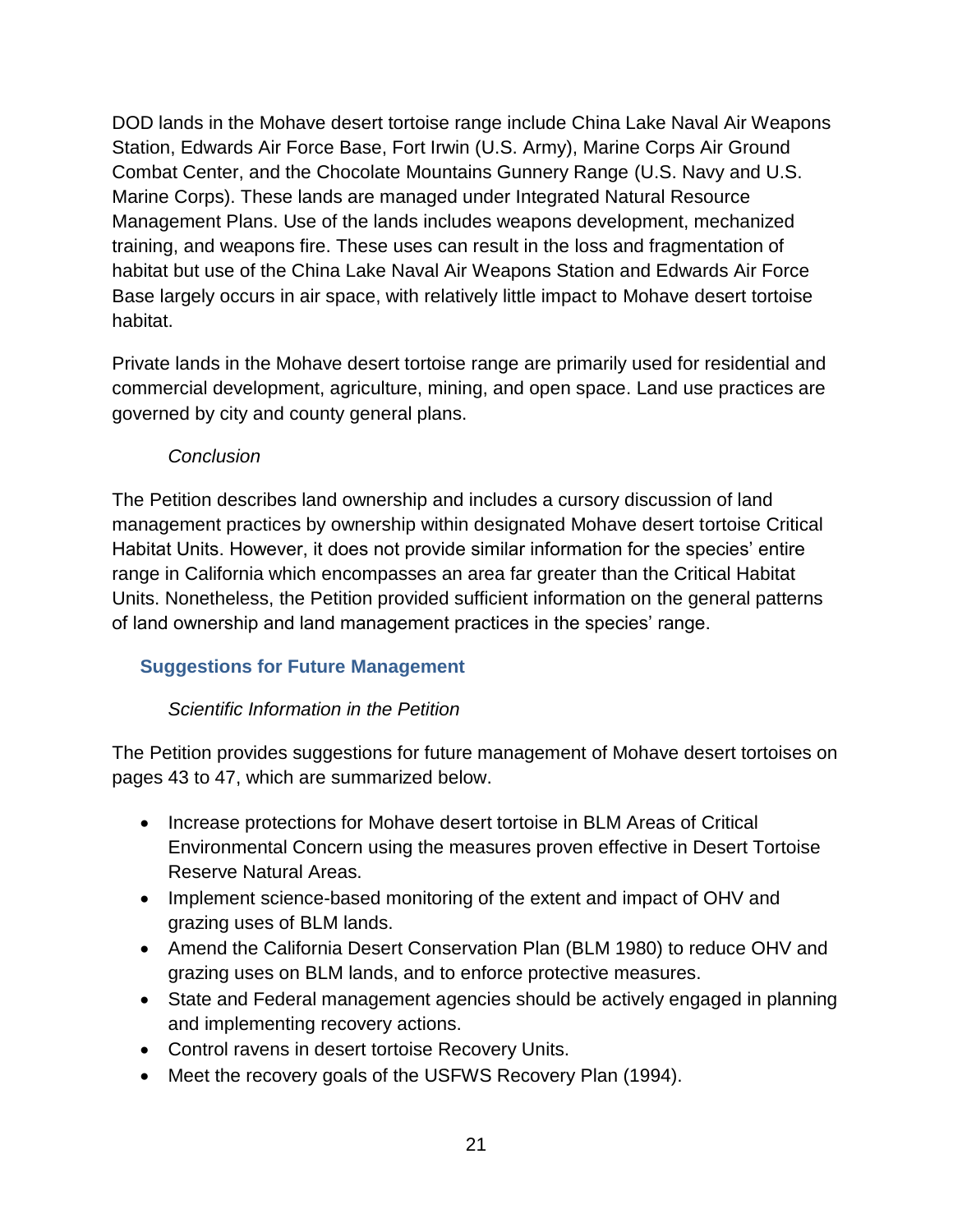## *Conclusion*

The Petition provides sufficient information regarding suggestions for future management of Mohave desert tortoise and its habitat.

## <span id="page-23-0"></span>**Detailed Distribution Map**

#### *Scientific Information in the Petition*

The Petition provides links to three websites containing Mohave desert tortoise distribution maps on page 48.

#### *Conclusion*

The range maps linked in the Petition are sufficient.

## <span id="page-23-1"></span>**Sources and Availability of Information**

#### *Scientific Information in the Petition*

The Petition cites an extensive list of sources in Appendix 4.

*Other Relevant Scientific Information*

The Department used additional sources of scientific information cited in this Petition Evaluation.

#### *Conclusion*

The Petition provides sufficient information on the sources and availability of information used in the Petition.

# <span id="page-23-2"></span>**RECOMMENDATION TO THE COMMISSION**

Pursuant to Section 2073.5 of the Fish and Game Code, the Department has evaluated the Petition on its face and in relation to other relevant information the Department possesses or received. In completing its Petition Evaluation, the Department has determined that the Petition and other relevant information indicates there is sufficient scientific information to indicate that the petitioned action to change the status of Mohave desert tortoise from threatened to endangered may be warranted. Therefore, the Department recommends the Commission accept the Petition for further consideration under CESA.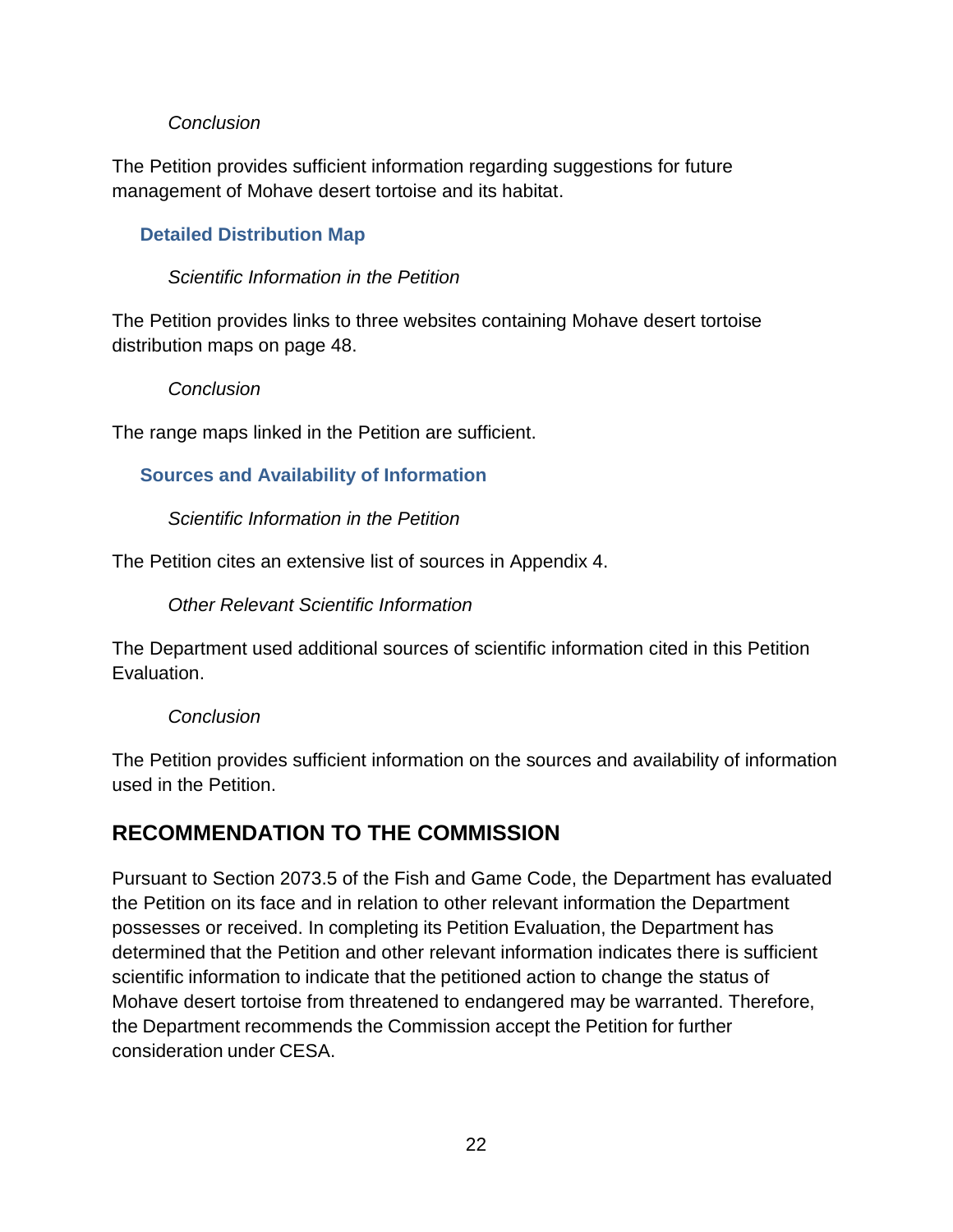# <span id="page-24-0"></span>**LITERATURE CITED**

The sources provided below were used during preparation of this Petition Evaluation and/or cited in the Petition.

- Anderson, D.R., J.L. Laake, B.R. Crain, and K.P. Burnham. 1979. Guidelines for line transect sampling of wildlife populations. Journal of Wildlife Management 43(1):70- 78.
- Berry, K.H. 2000. Preliminary Report on the Spring Survey of Desert Tortoises at the Goffs Permanent Study Plot and Special Project on Effects of Roads. United States Geological Survey, Western Ecological Research Center, 6221 Box Springs Blvd., Riverside, California.
- Berry, K.H. 2003. Declining Trends in Desert Tortoise Populations at Long-term Study Plots in California between 1979 and 2002: Multiple Issues. 28th Annual Desert Tortoise Council Symposium, p. 75.
- Berry, K.H., and R.W. Murphy. 2019. Gopherus agassizii (Cooper 1861) Mojave Desert Tortoise, Agassiz's Desert Tortoise. *in* A.G.J. Rhodin, J.B. Iverson, P.P. van Dijk, C.B. Stanford, E.V. Goode, K.A. Buhlmann, P.C.H. Pritchard, and R.A. Mittermeier, (eds.). Conservation Biology of Freshwater Turtles and Tortoises: A Compilation Project of the IUCN/SSC Tortoise and Freshwater Turtle Specialist Group. Chelonian Research Monographs 5(13):109.1–45. doi:10.3854/crm.5.109.agassizii.v1.2019
- Brown, M., K.H. Berry, M. Schumacher, K.A. Nagy, M.M. Christopher, P.A. Klein. 1999. Seroepidemiology of Upper Respiratory Tract Disease in the Desert Tortoise in the Western Mojave Desert of California. Journal of Wildlife Diseases 35(4):715- 727.
- Bureau of Land Management. 1980. California Desert Conservation Area Plan. Riverside District Office, Riverside, CA.
- Bureau of Land Management. 2002. Proposed Northern and Eastern Mojave Desert Management Plan Amendment to the California Desert Conservation Area Plan and Final Environmental Impact Statement. California Desert District, Riverside, CA.
- Bureau of Land Management and California Department of Fish and Game. 2002. Proposed Northern & Eastern Colorado Desert Coordinated Management Plan, an amendment to the California Desert Conservation Area Plan 1980 and Sikes Act Plan with the California Department of Fish and Game and Final Environmental Impact Statement. U.S. Department of Interior, Bureau of Land Management, California Desert District and California Department of Fish and Game, Inland, Deserts, and Eastern Sierra Region.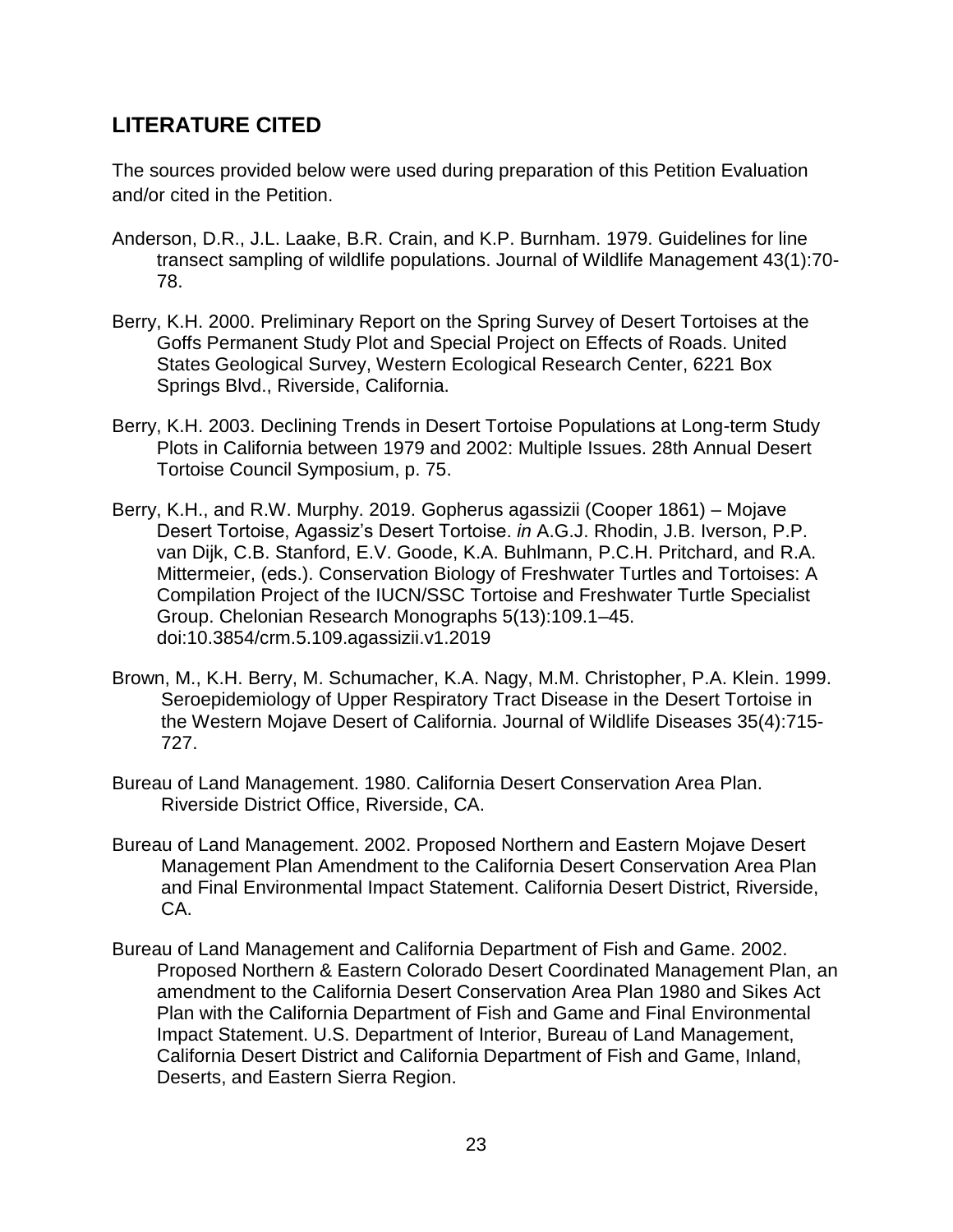- Germano, D.J., R.B. Bury, T.C. Esque, and T.H. Fritts. 1994. Range and habitat of the desert tortoise. Pages 57-72 *in* R.B. Bury and D.J. Germano (eds.), Biology of the North American Tortoises. National Biological Survey, Fish and Wildlife Research 13, Washington, D.C.
- Grinnell, J., and C.L. Camp. 1917. A Distributional List of the Amphibians and Reptiles of California. University of California Publications in Zoology 17(10):127-208.
- Harless, M.L., A.D. Walde, D.K. Delaney, L.L. Pater, and W.K. Hayes. 2009. Home range, spatial overlap, and burrow use of the Desert Tortoise in the west Mojave Desert. Copeia 2009:378–389.
- Henen, B.T., C.C. Peterson, I.R. Wallis, I.R., K.H. Berry, and K.A. Nagy. 1998. Effects of climatic variation on field metabolism and water relations of Desert Tortoises. Oecologia 117:365–373.
- Iverson, J.B., P.A. Meylan, and M.E. Seidel. 2017. Testudines Turtles. *in* J.J. Moriarty (ed). Scientific and Standard English Names of Amphibians and Reptiles of North America North of Mexico, With Comments Regarding Confidence in Our Understanding. Society for the Study of Amphibians and Reptiles, Herpetological Circular number 43.
- Murphy, R.W., K.H. Berry, T. Edwards, A.E. Leviton, A. Lathrop, and J.D. Riedle. 2011. The dazed and confused identity of Agassiz's land tortoise, *Gopherus agassizii* (Testudines, Testudinidae) with the description of a new species, and its consequences for conservation. ZooKeys 113: 39–71. doi:10.3897/zookeys.113.1353
- Patterson, R. 1981. The distribution of the desert tortoise (*Gopherus agassizii*). in Bury, R. B., ed. 1981. North American tortoise conservation and ecology. Wildl. Res. Rep. 12. Washington, DC: U.S. Department of the Interior, Fish and Wildlife Service: 51-53.
- U.S. Fish and Wildlife Service. 1994. Desert Tortoise (Mojave Population) Recovery Plan. U.S. Fish and Wildlife Service, Portland, OR.
- U.S. Fish and Wildlife Service. 2015. Range-wide Monitoring of the Mojave Desert Tortoise (*Gopherus agassizii*): 2013 and 2014 Annual Reports. Report by the Desert Tortoise Recovery Office, U.S. Fish and Wildlife Service, Reno, Nevada.
- U.S. Fish and Wildlife Service. 2016. Biological Opinion on the Proposed Land Use Plan Amendment under the Desert Renewable Energy Plan [1340 (CA 930) P, 1150 (CA 930) P
- U.S. Fish and Wildlife Service. 2019. Status of the Desert Tortoise March 2019. Recovery Office, Reno, Nevada.